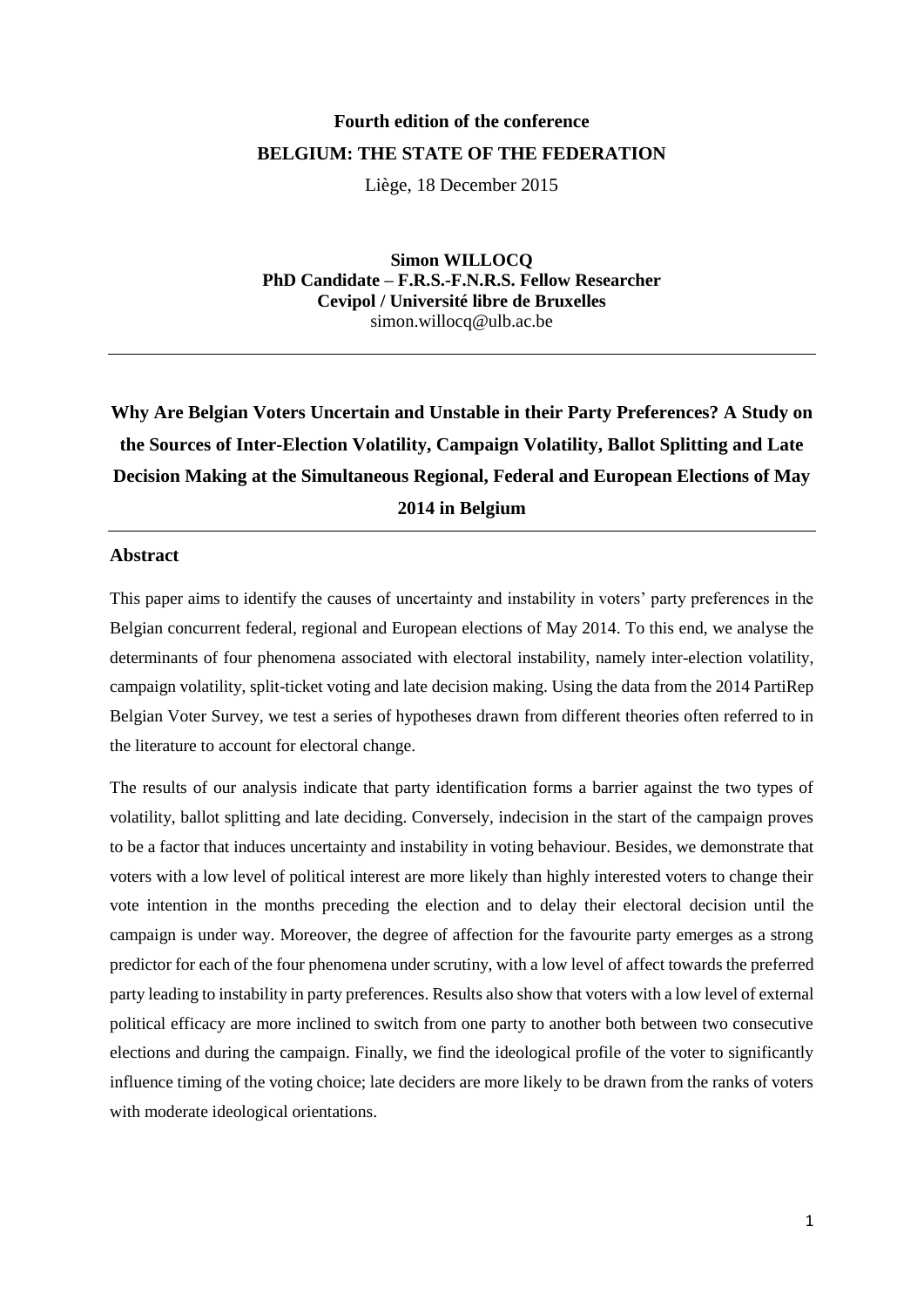## **Introduction**

**S**ince the 1970s, strong empirical evidence has accumulated demonstrating that voting behaviour is changing in Western Europe. While the 1950s and 1960s had been characterised by a high degree of electoral stability in most European democracies, the last four decades have been marked by an increasing electoral instability (Crewe & Denver, 1985; Dalton *et al.,* 2000; Drummond, 2006; Mair, 2005; Pedersen, 1979). One nowadays observes larger changes in vote shares between two consecutive electoral contests, which makes elections results much more unpredictable than in the past. Some new parties appear and immediately make a significant breakthrough by garnering more than 10 % of the votes, but then fail to reach the threshold of 5 % in the subsequent elections. This higher level of variability in elections results seems to contradict Lipset and Rokkan's hypothesis of a freezing of European party systems (Lipset & Rokkan, 1967).

In line with the indications provided by aggregate elections statistics, individual-level survey data unambiguously show that European voters tend to switch parties between successive elections more often than they did some decades ago (Dalton *et al.*, 2000). Besides leading to an increase in the level of inter-election volatility, the growing uncertainty in voters' preferences also translates into other phenomena all related to each other. Voters shift their vote intention during the weeks preceding the election, take their voting decision late in the campaign and split their ballot between different parties when different electoral contests are held simultaneously (Dalton *et al*., 2000; Lachat, 2007). All these signs of electoral change clearly challenge traditional models of voting behaviour formulated between the 1940s and the late 1960s which emphasized the image of a stable and loyal voter whose party choice was largely determined by long-term factors such as sociodemographic characteristics (Lazarsfeld *et al*., 1968) or partisan allegiances (Campbell *et al.*, 1960).

The present paper examines the causes of this instability in citizens' party preferences by means of a case study on voting behaviour at the Belgian simultaneous federal, regional and European elections of 25 May 2014. More precisely, we seek to identify the factors that explain the four main phenomena associated with electoral change, namely inter-election volatility (i.e. vote switching between two consecutive elections), campaign volatility (i.e. shifts in vote intentions during a campaign), split-ticket voting and late decision making. To this end, we test a wide range of hypotheses which have been suggested in previous research to account for uncertainty in voters' party preferences. Drawing on the data from the two wave PartiRep Belgian Voter Survey, our study aims to empirically assess the predictive power of several factors which are argued to influence electoral volatility, ballot splitting and timing of the voting choice. These factors are party identification, indecision in the start of the campaign, political sophistication, political disaffection and ideological extremeness.

The Belgian case seems to provide an ideal setting for analysing the phenomenon of electoral change. After having experienced a high degree of electoral stability between the mid-1940s and the mid-1960s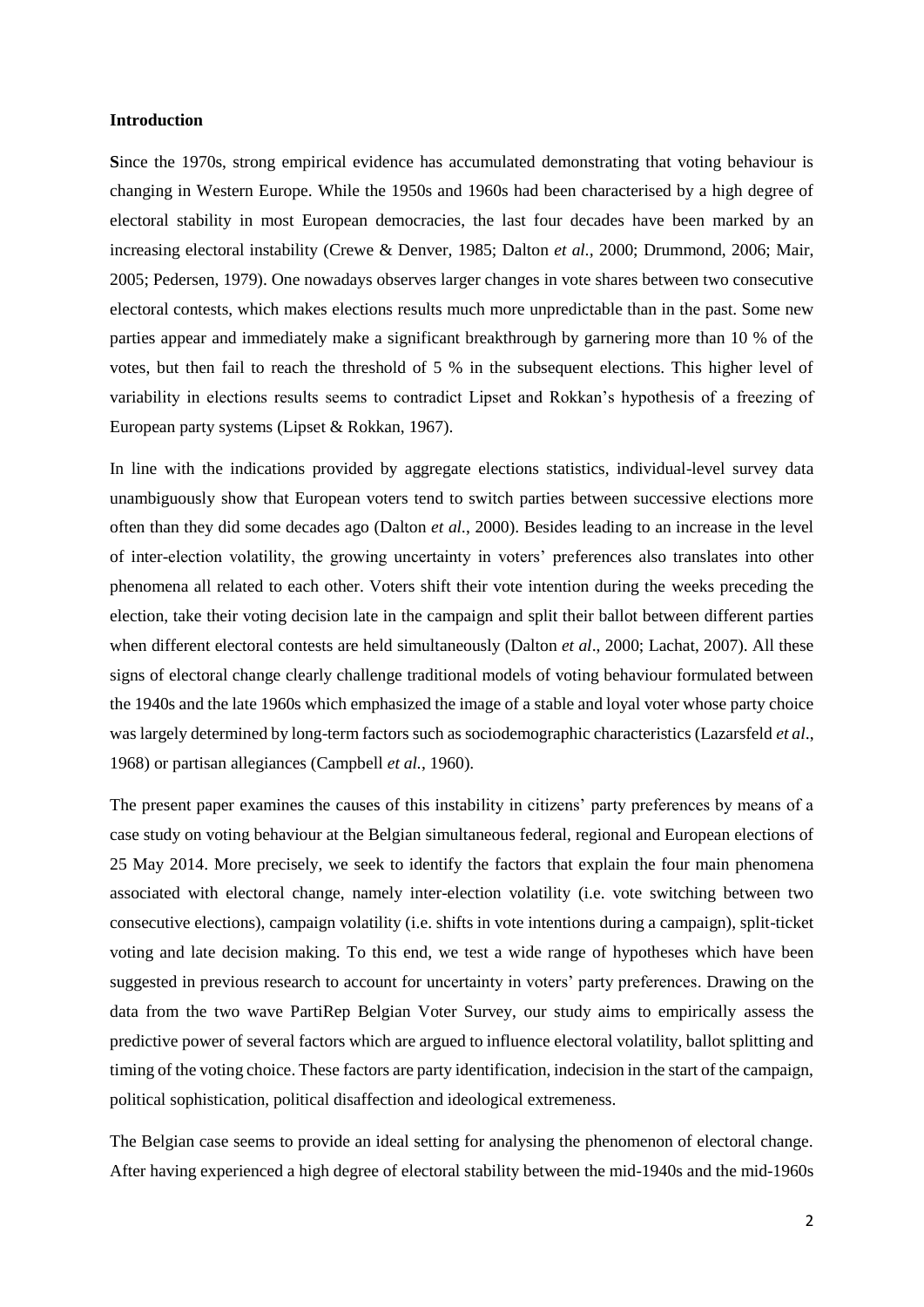because of the pillarization of the society, the Belgian political system has undergone some major transformations for the last half century. The depillarization process as well as the emergence of new parties have undermined the domination of the three main political forces (the socialist party, the Christian-democratic party and the liberal party) and have led to a gradual increase in the degree of party system fragmentation and to a rise in the level of electoral volatility (Deschouwer, 2012; Dewinter *et al.,* 2006). Belgian voters have become more uncertain and more unstable in their party preferences (Dewinter *et al*., 2006; Walgrave *et al*., 2010).

Furthermore, the elections of 25 May 2014 appear to be an ideal case for studying the phenomenon of ballot splitting in a multilevel political system. Indeed, these elections can be regarded as an exceptional political event; for the first time since 1999 and only for the second time in the Belgian electoral history, citizens were invited to vote simultaneously for the three highest tiers of government: the European, federal and regional levels. They could decide either to cast a straight-ticket vote in favour of a given party or to split their votes between two or even three parties across the different levels. In addition, it is worth noting that the 2014 elections took place in a quasi-experimental context in which the electoral system and the political supply (i.e. the competing parties) were the same for the three concurrent contests.

This paper is divided into four sections. The first part is dedicated to our theoretical framework and reviews different types of potential explanations for electoral volatility, split-ticket voting and late decision making. The second section presents the data and describes the operationalization of the dependent and independent variables. The third part deals with the results of our empirical study on the determinants of inter-election volatility, campaign volatility, ballot splitting and timing of the voting choice. The final section contains some concluding remarks on the implications of our findings and some suggestions for further research.

## **Theoretical framework**

In this section, we consider five different types of possible explanations for electoral volatility, ticket splitting and late decision making.

The strength of partisan attachment is a first factor that may influence the stability of voters' party preferences. In the electoral research literature, party identification is considered as a key variable in understanding political attitudes and voting behaviours. According to the researchers of the Michigan school (Campbell *et al*., 1960), partisanship provides the average citizen with an invaluable cue that allows him/her to deal with the complexity of politics, to interpret political stimuli and to make voting choices with a minimal cognitive effort. Campbell and his colleagues have further stressed the stabilizing effect of partisan attachments on electoral behaviours, by demonstrating that party identifiers almost invariably remained party loyalists voting in line with their partisanship. Party identification was thus thought to form a barrier against party defection, electoral volatility, ballot splitting and late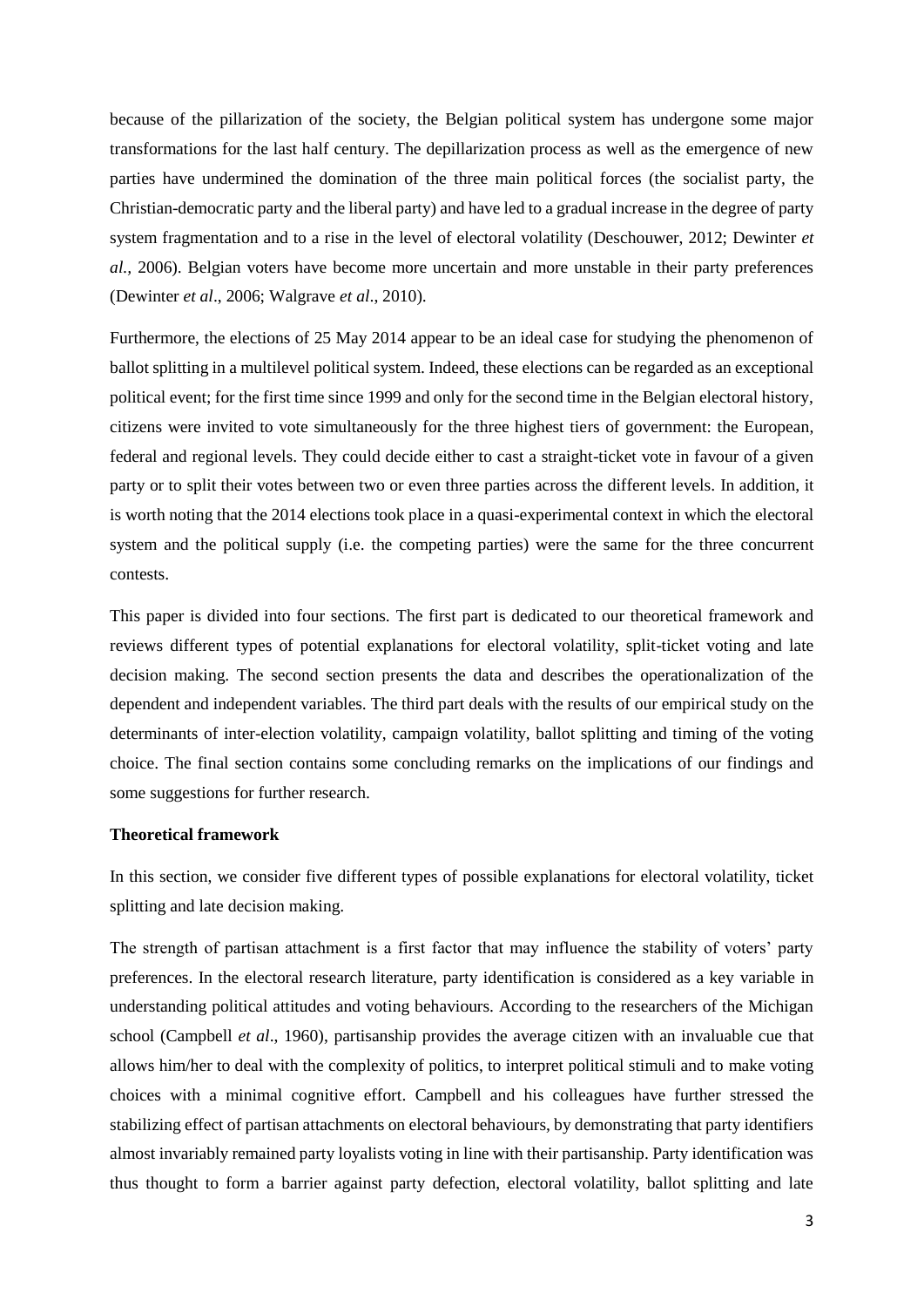decision making. In the 1952 and 1956 US elections, voters who reported no partisan affiliation were found to be more inclined than party identifiers to be late deciders, to switch from one party to another between two consecutive electoral contests (Campbell *et al*., 1960) and to split their ballot in simultaneous elections (Campbell & Miller, 1957).

In line with these early findings, a large number of recent studies clearly show that despite the ongoing process of partisan dealignment, party identification still has a stabilizing impact on voting choices. First, partisanship often proves to be a good, and maybe the best, predictor of electoral volatility. In previous research, voters without a partisan affiliation have been shown to be more volatile than those who felt close to a particular party (Crow, 2005; Dalton, 2013; Dassonneville & Dejaeghere, 2014; Lachat, 2007; Lisi, 2010; Soderlund, 2008). This observation holds for inter-election volatility as well as for campaign volatility. Second, strong empirical evidence has accumulated demonstrating that party identification increases the chance of casting a straight-ticket vote in simultaneous elections. In other words, ballot-splitters are more likely to be drawn from the ranks of voters who report no partisan attachment (Beck *et al*., 1992; Crow, 2005; Dalton, 2013; Lachat, 2007; Rallings & Thrasher, 2003). Finally, many scholars have pointed at the existence of a strong relationship between partisan affiliation and timing of the voting choice, with independents being more prone than party identifiers to be late deciders (Cautrès & Jadot, 2007, 2009; Dalton, 2013; Gopoian & Hadjiharalambous, 1994; Jaffre & Chiche, 1997; Lachat, 2007; Lisi, 2010; McAllister, 2002; Schmitt-Beck & Partheymüller, 2012).

Hypothesis 1A: *Party identification decreases inter-election volatility.*

Hypothesis 1B: *Party identification decreases campaign volatility.*

Hypothesis 1C: *Party identification decreases split-ticket voting.*

#### Hypothesis 1D: *Party identification decreases late decision making.*

Voter's indecision is a second factor that may induce uncertainty and instability in voting behaviour. Undecided voters who hesitate between two or three parties at the launch of the campaign usually display a high degree of variability in their party preferences during the weeks preceding the elections. Selfevidently, indecision in the start of the campaign leads to late decision making; compared to voters who enter the campaign with a clear vote intention in the start of the campaign in favour of one single party, those electors who still waver between different parties are much more likely to be last minute deciders (Cautrès & Jadot, 2007; Jaffre & Chiche, 1997). Besides having an impact on timing of the voting choice, indecision is argued to stimulate inter-election volatility. In previous studies, voters who reported having hesitated between different party options during the campaign were found to be more volatile than those who indicated having never considered voting for another party than the one they eventually endorsed (Flacco & Willocq, 2015; Jaffre & Chiche, 1997). Similarly, indecision is claimed to trigger campaign volatility, since undecided voters are, by definition, more prone than other voters to change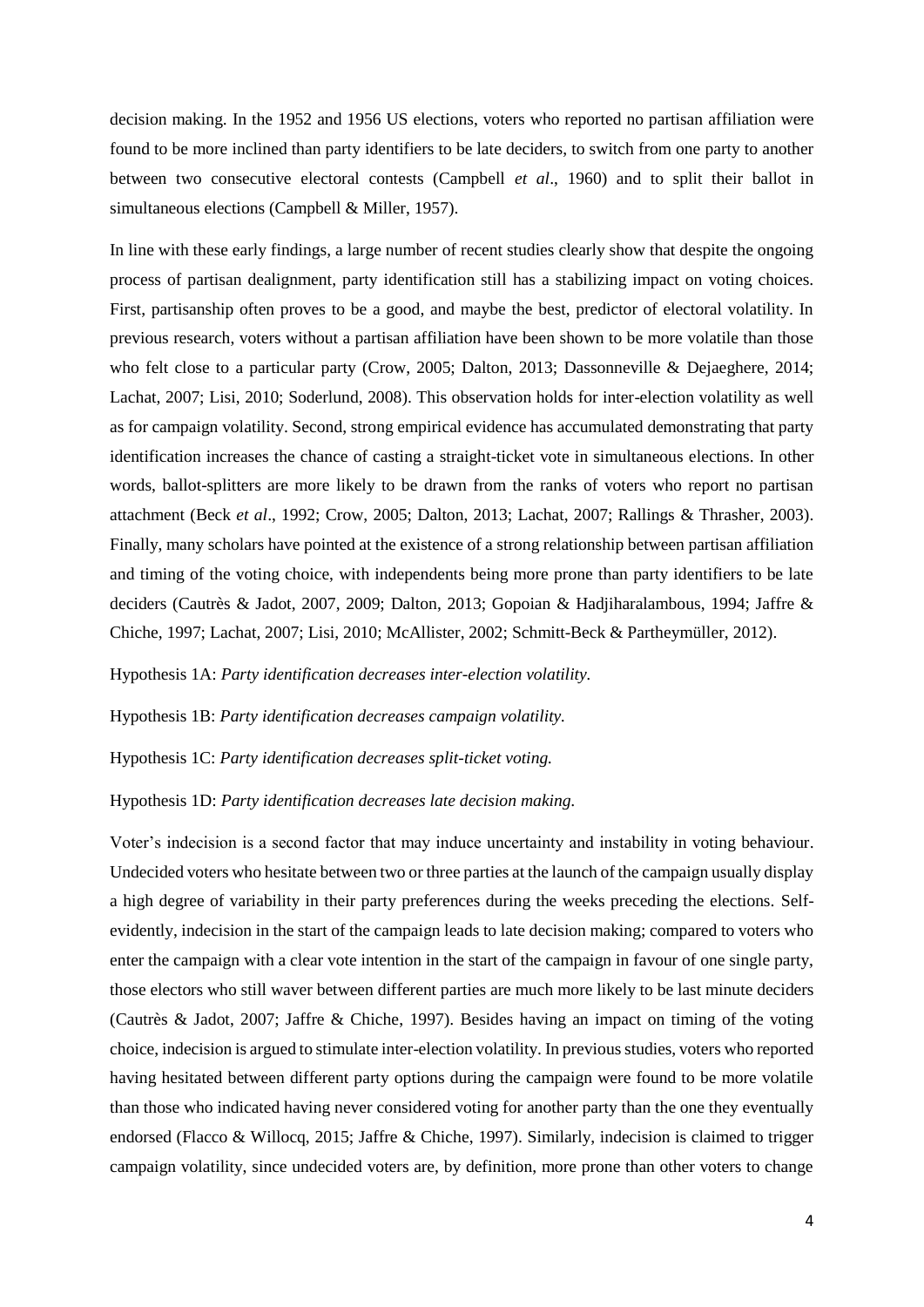their vote intentions during the weeks preceding the elections. Using panel data, Walgrave and his colleagues (2010) observed that the probability of shifting party preferences during the weeks prior to the elections was the highest among voters who were undecided in the beginning of the campaign.

Finally, voter's hesitation between different political alternatives is often seen as one of the main sources of ticket splitting. For voters who vacillate between two or three parties that they almost equally favour, choosing what party to vote for on Election Day often proves to be a very difficult task. Yet, when different elections take place simultaneously, these hesitant voters can easily solve the dilemma of their indecisiveness by splitting their ticket. For instance, in their study on split-ticket voting at the 1979 and 1997 concurrent general and local elections in the United Kingdom, Rallings and Thrasher (2003) have noticed that citizens' indecision about their vote for the general elections played a crucial role in explaining ballot splitting between the two levels of government. Voters who had seriously considered casting a vote for another party than the one they eventually voted for at the general elections were considerably more inclined to split their ticket than were those who had never thought of voting for another party (Rallings & Thrasher, 2003).

Hypothesis 2A: *Voters who hesitate between two parties in the start of the campaign are more likely to switch from one party to another between two successive elections.*

Hypothesis 2B: *Voters who hesitate between two parties in the start of the campaign are more likely to change their vote intention during the weeks preceding the elections.*

Hypothesis 2C: *Voters who hesitate between two parties in the start of the campaign are more likely to split their ballot.*

Hypothesis 2D: *Voters who hesitate between two parties in the start of the campaign are more likely to be late deciders.*

The level of political sophistication is a third factor that may contribute to the explanation of instability in voting behaviour. Although over the last half century, scholars have widely investigated the influence of political sophistication on volatility, ticket splitting and timing of the electoral decision, their opinions still differ on the question whether a high level of political expertise increases or decreases uncertainty and instability in voters' party preferences. In their pioneer work, the researchers of the Columbia school have put forward the floating voter theory which holds that electoral instability is higher among voters with a low level of political sophistication (Berelson *et al.,* 1963; Lazarsfeld *et al*., 1968). More precisely, Lazarsfeld and his colleagues observed the existence of a negative relationship between the level of political sophistication and electoral volatility, with uninterested and uninformed citizens being more inclined than highly sophisticated voters to switch from one party to another between two consecutive elections or during a campaign. In addition, the results of their studies indicated the existence of a link between political sophistication and the time of vote decision; compared to early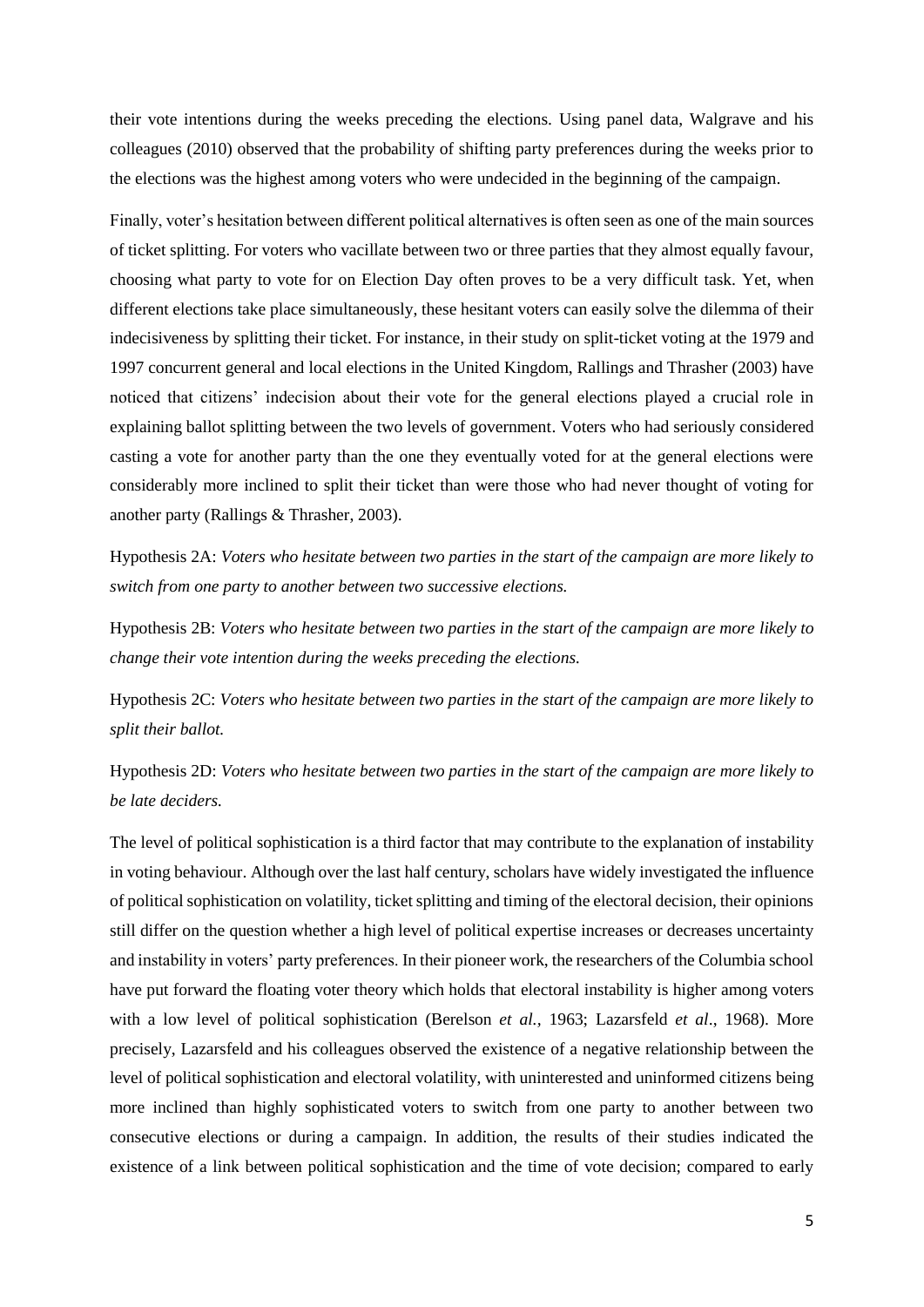deciding voters, late deciders displayed a lower level of interest in politics (Berelson *et al*., 1963; Lazarsfeld *et al.*, 1968). In a similar vein, scholars of the Michigan school demonstrated that the frequency of ticket splitting was the highest among those with a low level of political expertise. Electors who were not interested in politics and who did not care about the outcomes of the elections were shown to be more prone than other voters to split their ballot in concurrent elections (Campbell & Miller, 1957). In sum, these findings of the 1940s and 1950s sketched the negative image of an apathetic floating voter whose unstable electoral behaviour could be attributed to his/her lack of political interest and his/her indifference about the electoral process.

Since the 1980s however, the traditional floating voter hypothesis has been largely contradicted by the results of several studies which have pointed at the emergence of a new floating voter (Dalton, 2013; Dalton *et al*., 2000; Habert & Lancelot, 1988). Based on these observations, the cognitive mobilization theory developed by Dalton suggests that uncertainty and instability in voting behaviour are the highest among highly sophisticated voters. According to this theory, the appearance of a sophisticated floating voter can be seen as a consequence of the process of cognitive mobilization. That process encompasses two distinct aspects: on the one hand, the spread of education which increases citizens' cognitive skills, and on the other hand, the development of mass media which decreases the cost of acquiring political information (Dalton, 1984; see also Inglehart, 1977). According to Dalton and his colleagues (2000), these two evolutions have led to the emergence of a growing group of sophisticated voters who possess the necessary skills and resources to manage the complexity of politics and who are able to make their own independent electoral choices. While less sophisticated voters would tend to rely on their "longterm" partisan loyalties to guide their voting decisions, cognitively mobilized voters would not have to use these partisan cues and would be more susceptible to "short-term" forces such as issues, candidates and past performances when choosing what party to vote for. Since "short-term" factors are, by definition, much more dynamic and much more erratic than partisan allegiances, voters with a high level of political sophistication should be more uncertain and more unstable in their voting preferences than less sophisticated voters (Dalton, 1984, 2007, 2013; Dalton *et al*., 2000; Habert & Lancelot, 1988). Previous work has provided empirical evidence in support of the cognitive mobilization theory by showing that political sophistication could lead to higher levels of instability in voting behaviour. In several studies, better educated and well-informed citizens proved to be more volatile than less sophisticated voters (Dalton, 2007, 2013; Habert & Lancelot, 1988). Moreover, some authors have found that ballot-splitters were more likely to be drawn from the ranks of highly sophisticated voters (e.g. Beck *et al.,* 1992; De Vries & Tarrance, 1972; Maddox & Nimmo, 1981). Regarding timing of the voting choice, Dalton (2013) noticed that voters with a high level of political expertise were more inclined than other voters to delay their electoral decision until the last weeks of the campaign. While the traditional floating voter theory of the Columbia school describes an apathetic floating voter, the cognitive mobilization theory puts forward a rational voter making his/her electoral choices on the basis of issues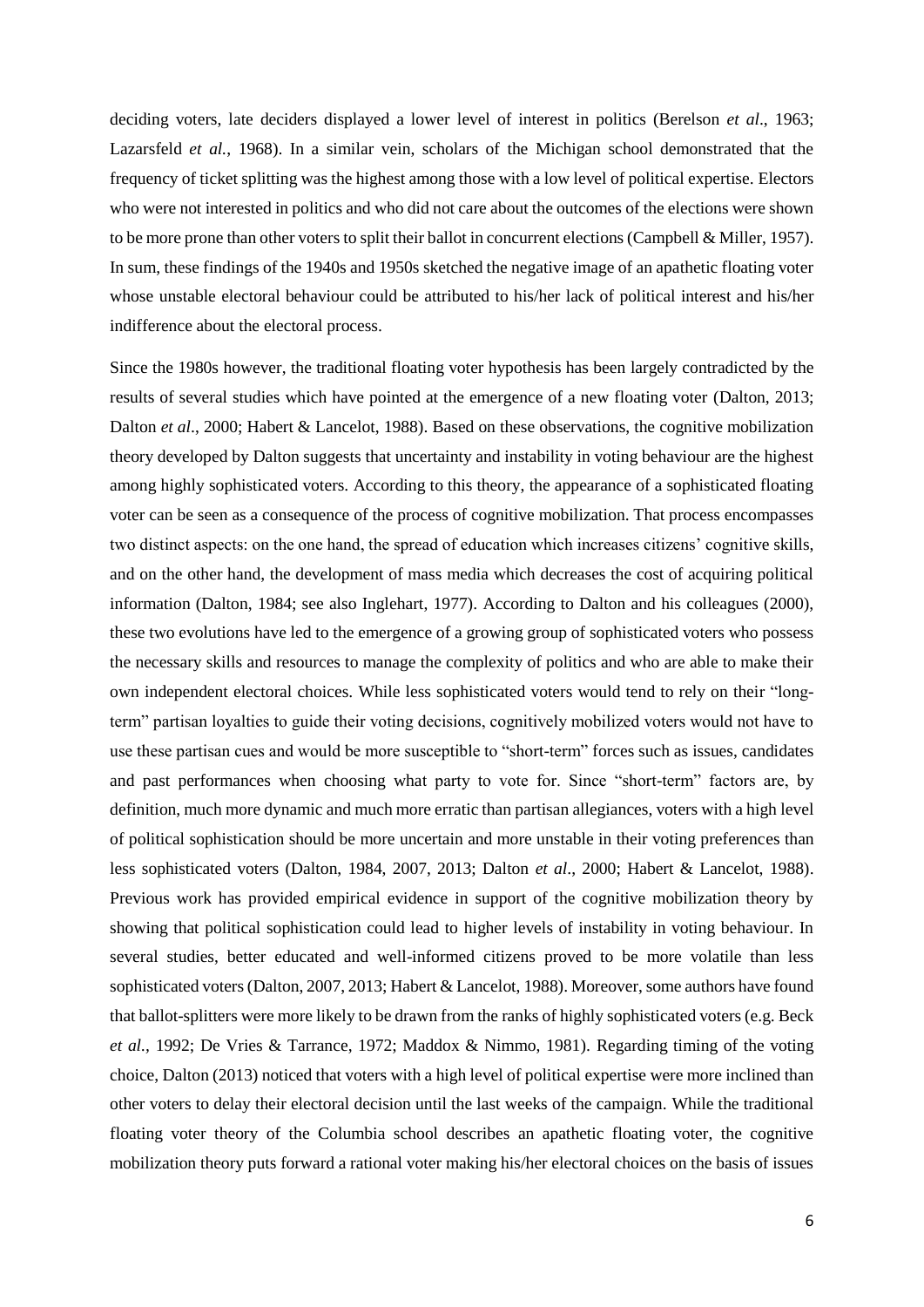and past performances, who comes close to the image of the ideal citizen depicted in classic theories of democracy.

Even though the cognitive mobilization hypothesis has received some empirical support in the above mentioned literature, its validity is questioned by recent findings. Indeed, a large number of studies conducted in the last two decades clearly demonstrate that political sophistication does not contribute to volatility and late deciding, but to stability and early decision making. Less educated and poorly informed citizens are often found to be more prone than sophisticated voters to switch parties between two successive elections and to alter their vote intention during a campaign (Albright, 2009; Boy & Dupoirier, 1990; Jaffre & Chiche, 1997; Marthaler, 2008; Tiberj, 2015; Walgrave *et al*., 2010). In addition, researchers frequently observe that electors with a low level of political sophistication are more prone than sophisticated voters to postpone their electoral decision until the campaign is under way (Cautrès & Jadot, 2007, 2009; Gopoian & Hadjiharalambous, 1994; Schmitt-Beck & Partheymüller, 2012). These recent findings largely concord with the traditional floating voter hypothesis (Berelson *et al*., 1963; Lazarsfeld *et al*., 1968).

In this debate on the influence of political sophistication on the stability of party preferences, a third hypothesis developed by Converse (1962) assumes that political expertize has neither a stabilizing impact, nor a destabilizing impact on electoral behaviour. In fact, this hypothesis suggests that the relationship between the level of political sophistication and voters' volatility is curvilinear. Some scholars point at the existence of such a relationship, with the predicted probability of volatility being the highest among voters with a moderate level of political expertize (Converse, 1962; Dassonneville & Dejaeghere, 2014; Kuhn, 2009; Lachat, 2007; Van Der Meer *et al.,* 2015). As there are many contradictory results in the literature, we may not have clear expectations about what effect political expertize may have on electoral volatility, ticket splitting and timing of the voting choice. In the current paper, we test the floating voter hypothesis and thus expect political sophistication to have a stabilizing impact on voters' party preferences.

Hypothesis 3A: *Political sophistication decreases inter-election volatility.*

Hypothesis 3B: *Political sophistication decreases campaign volatility.*

Hypothesis 3C: *Political sophistication decreases split-ticket voting.*

Hypothesis 3D: *Political sophistication decreases late decision making.*

Political disaffection is another factor that is claimed to induce instability in voters' party preferences. Over the last two decades, several studies have pointed to the existence of a strong relationship between political dissatisfaction and voters' volatility. The notion of the frustrated floating voter was put forward by Zelle (1995). While the cognitive mobilization theory stresses the image of a rational and welleducated citizen whose relationship to parties is mainly grounded on instrumental considerations (e.g.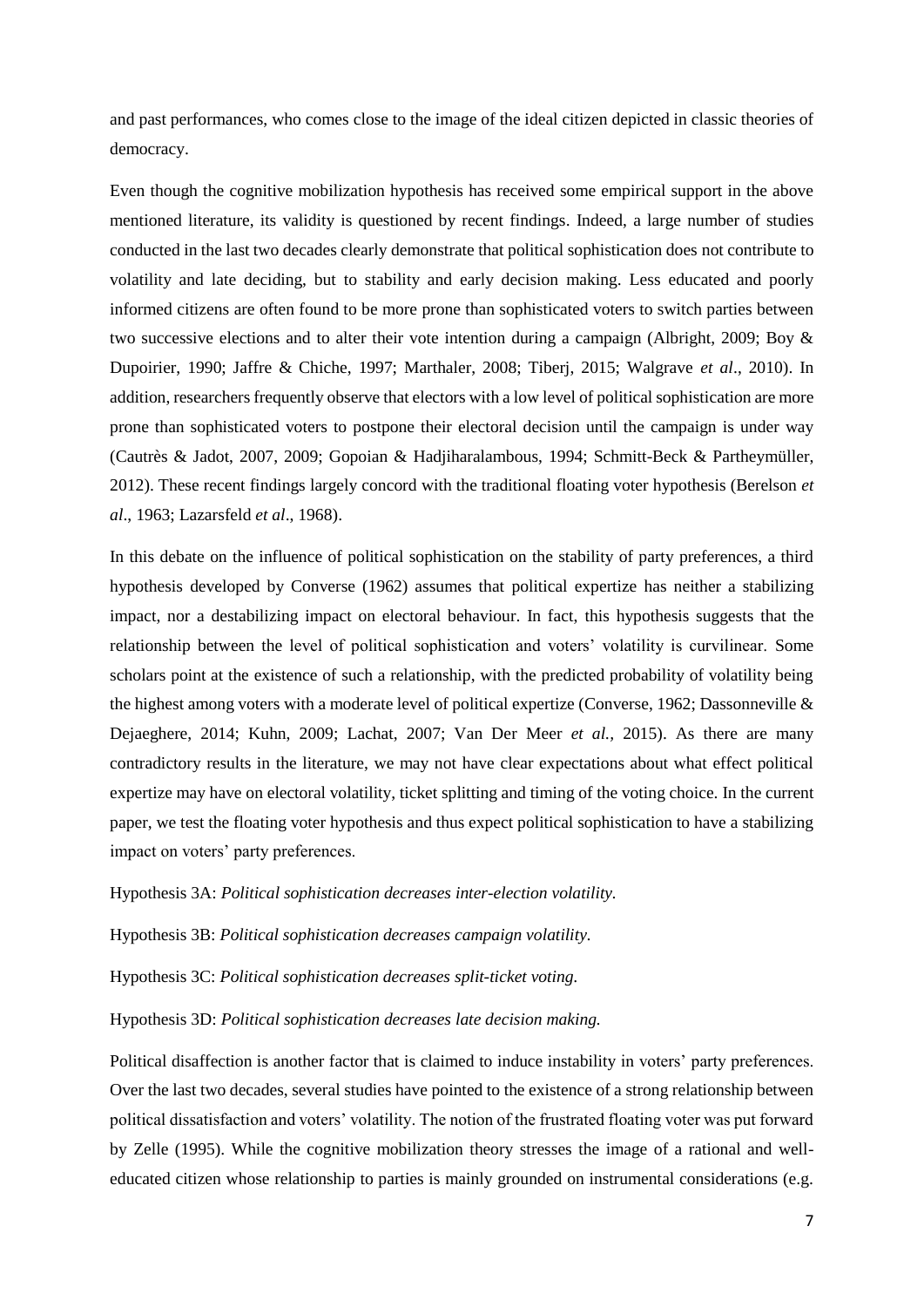Dalton, 1984), the frustrated floating voter denotes a model of a citizen who wants to preserve an affective positive relationship to his favourite party. If this party eventually proves to be unworthy of his trust, disappointment about that individual party may elicit a feeling of frustration that translates into general dissatisfaction with the party system and the political system (Zelle, 1995). According to Zelle, this kind of political disaffection stimulates electoral volatility; the frustrated voter would shift to another party in the subsequent elections in order to express his dissatisfaction with political actors and institutions. In other words, whenever a voter switches from party A to party B between two consecutive elections, this should not be interpreted as a sincere vote in favour of party B, but rather as a protest vote against parties and the political system in its whole. "Thus, the frustrated floating voter does not primarily perform a positive change to the new party, but turns his back to his old party in a mood of protest." (Zelle, 1995, p: 332). As Zelle has pointed out, volatile voters display a lower level of trust in parties, a lower degree of satisfaction with democracy and a lower level of affection for their favourite party.

Using data from national elections studies in five countries (Australia, Canada, the Netherlands, the United Kingdom and the United States), Dalton and Weldon (2005) also observed that distrust in parties induced higher levels of electoral volatility. In the Belgian case as well, political dissatisfaction has been found to trigger party switching. Dassonneville (2012) showed that external political efficacy strongly correlated with both inter-election volatility and campaign volatility during the 2009 regional elections. Similarly, trust in local and national institutions as well as external political efficacy emerged as good predictors of vote switching in the 2012 Belgian local elections (Dassonneville *et al*., 2014).

Rather than focussing on long-term attitudes linked to general disaffection such as trust in parties, satisfaction with democracy or external political efficacy, Soderlund (2008) examined whether or not voter's volatility could be explained by a short-term attitude, namely retrospective evaluations of party performances. He demonstrated that the probability of vote switching was strongly influenced by retrospective evaluations of performances of the party the respondent had voted for in the previous elections. Citizens tended to remain loyal to the party they had previously voted for if they thought that it had done a good job during the inter-election period, and conversely, voters were inclined to change parties if they considered that their previously endorsed party had performed poorly (Soderlund, 2008). More importantly, the relationship between perceived party performances and vote switching remained robust even after controlling for the variables associated to general dissatisfaction with politics. According to Soderlund, this finding seems to indicate that shifts in voting behaviour should be interpreted as the products of rational judgments about past performances instead of being seen as symptoms of political frustration. This also means that disappointment about a particular party does not necessarily translate into general dissatisfaction with the political system, which contradicts the frustrated floating voter hypothesis (Soderlund, 2008).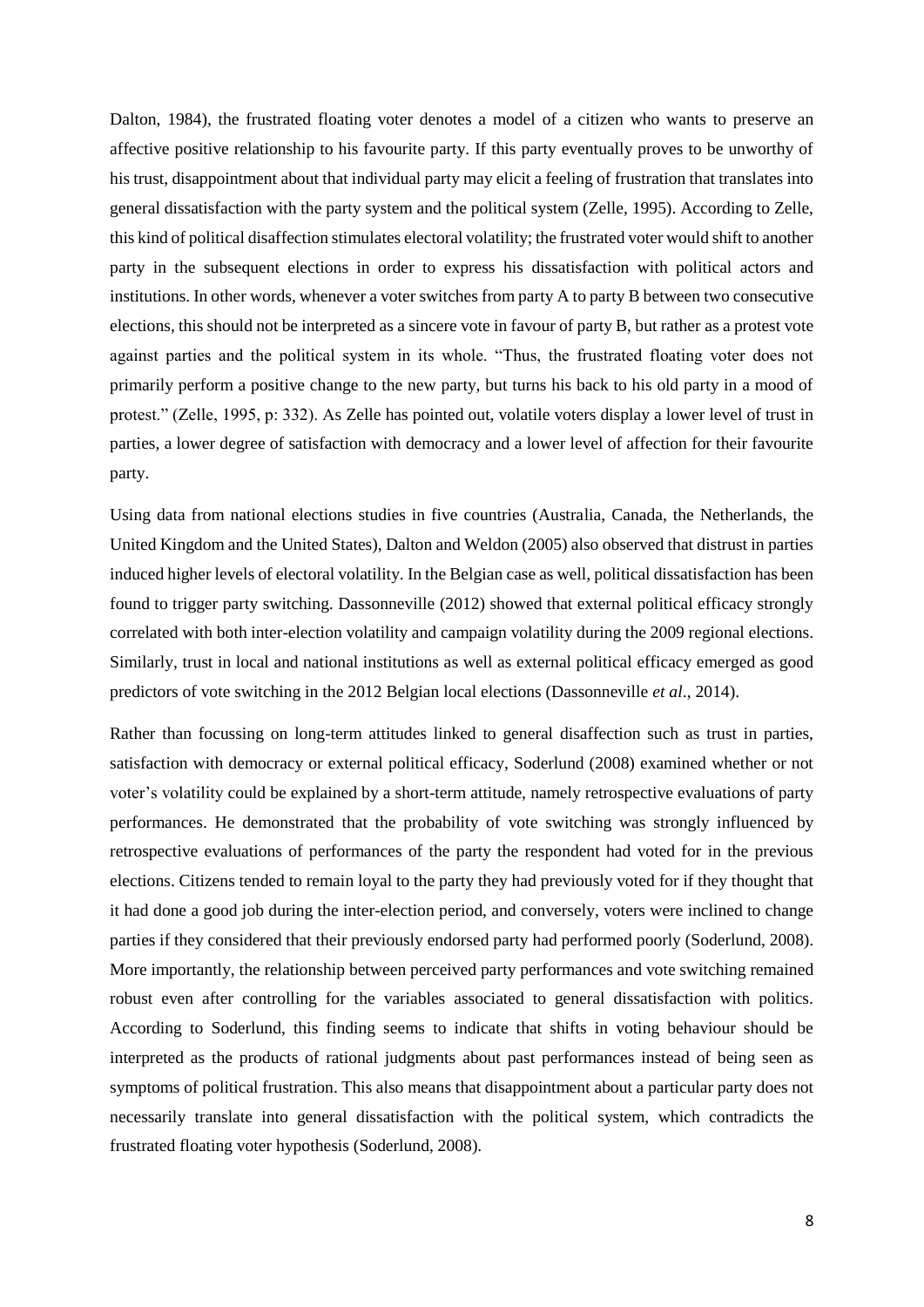Even though retrospective evaluation of party performances is claimed to be an important determinant of electoral volatility, we cannot include this short-term explanatory variable in our analysis because of the absence of data thereon<sup>1</sup>. Consequently, we devote our attention to long-term attitudes that allow to measure voter's level of political satisfaction. In previous work, researchers have mentioned four longterm attitudes influencing the probability of vote switching: affect towards the favourite party, trust in parties, satisfaction with democracy and external political efficacy (Dalton & Weldon, 2005; Dassonneville, 2012; Zelle, 1995).

As it has been stated by some scholars (Dalton & Weldon, 2005; Soderlund, 2008; Zelle, 1995), party switching is not the only option offered to individuals who seek to express their disappointment about politics. Distrustful and dissatisfied citizens may also decide to abstain from voting. Volatile voters and non-voters seem to share the same characteristics regarding political dissatisfaction (Dalton & Weldon, 2005; Soderlund, 2008; Zelle, 1995). In fact, party switching and abstention can be seen as two different behavioural reactions that both reflect political disaffection. In Belgium however, citizens may not choose the second kind of behaviour, since the electoral law is characterised by a system of compulsory voting. This does not necessarily imply that vote switching is the only option left for Belgian dissatisfied voters. Indeed, split-ticket voting could be another type of electoral behaviour that could allow voters to express their political frustration. Although up so far, no empirical study has explicitly investigated the relationship between disaffection and ballot splitting, one may expect dissatisfaction with institutions and political actors to lead to higher levels of split-ticket voting. Voters with a low level of trust in parties should be more inclined to split their ballot, since they basically think that no party is worthy of receiving a straight-ticket. Besides, one may assume that some voters decide not to cast a straight-ticket in favour of their preferred party, because they are dissatisfied with its performances and want to send it a signal.

Finally, it seems that in the literature, there is a lot of uncertainty about what effect political disaffection might have on timing of the voting choice. Cautrès and Jadot (2007) noticed that voters with a low level of satisfaction with democracy were more prone than other voters to delay their electoral decision until a later stage of the campaign. By contrast, McAllister (2002) as well as Gopoian and Hadjiharalambous (1994) found no statistically significant relationship between political trust and time of vote decision. In our analysis, we expect political dissatisfaction to lead to late decision making. In sum, we hypothesize that political dissatisfaction may affect the four main aspects of electoral instability.

Hypothesis 4A: *Political satisfaction decreases inter-election volatility.*

Hypothesis 4B: *Political satisfaction decreases campaign volatility.*

1

<sup>&</sup>lt;sup>1</sup> In the PartiRep survey questioner, respondents were not asked to evaluate the past performances of the party they had voted for in the previous elections.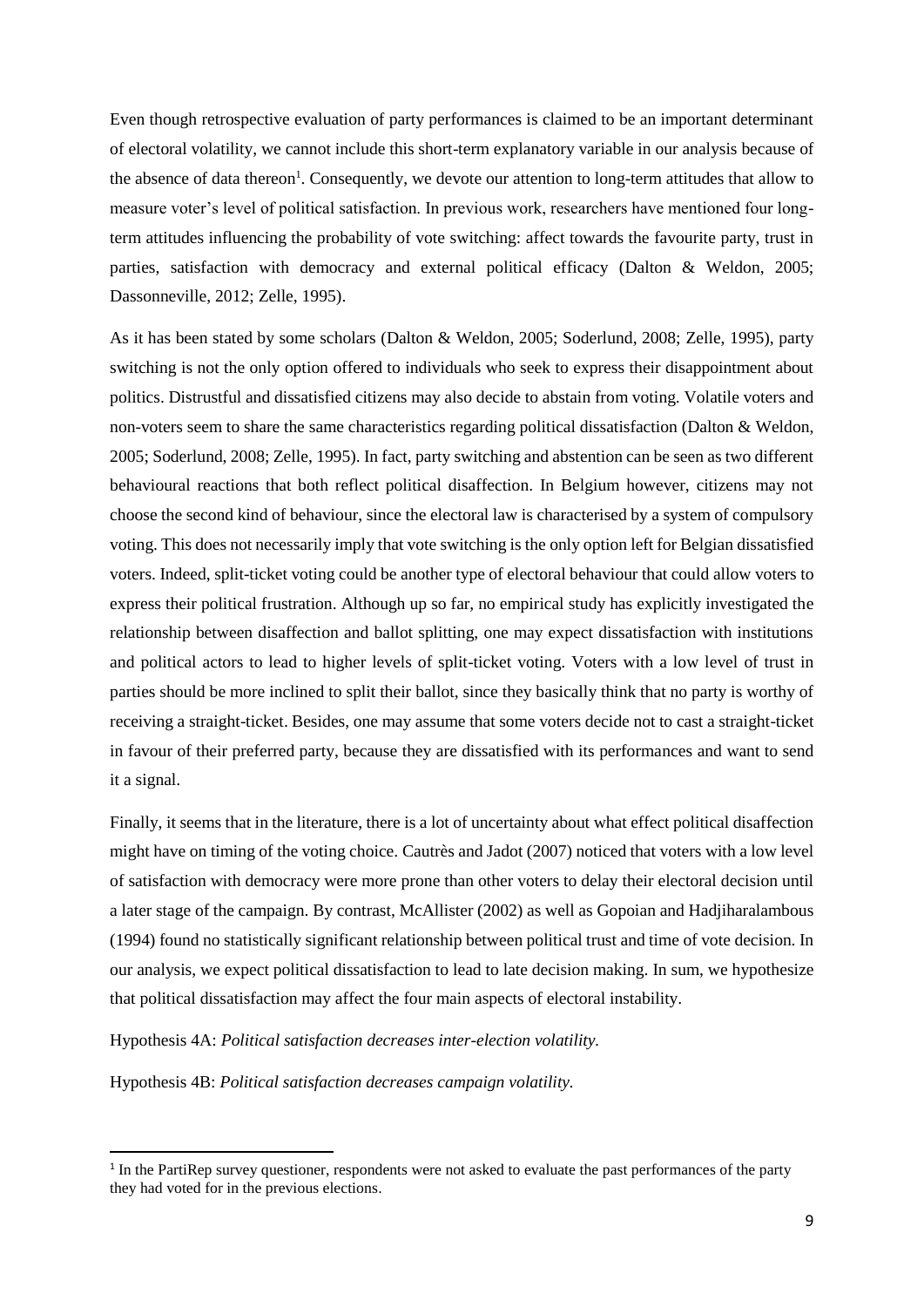#### Hypothesis 4C: *Political satisfaction decreases split-ticket voting.*

#### Hypothesis 4D: *Political satisfaction decreases late decision making.*

Voter's ideological profile is often argued to be one of the main determinants of electoral volatility, ticket splitting and timing of the voting choice. As far as volatility is concerned, some scholars state that ideological extremeness decreases the probability of switching from one party to another between two successive elections as well as during the campaign (Crow, 2005; Dassonneville, 2012; Lisi, 2010; Van Der Meer *et al*., 2015). Voters with a radical ideological profile (i.e. those who place themselves to the far left or to the far right on the left-right axis) usually exhibit a high degree of stability in their political opinions and tend to report strong partisan attachments. Hence, they are expected to remain loyal to the same party elections after elections (Crow, 2005; Dassonneville, 2012; Lisi, 2010; Van Der Meer *et al*., 2015). By contrast, citizens with a moderate ideological profile (i.e. those who place themselves close to the ideological centre) are thought to be less committed to a particular party and much more ambivalent to the different political alternatives that are available on the electoral market. As a consequence, they should be more inclined to change parties between two consecutive electoral contests and to alter their vote intention during the weeks preceding the elections. In line with these expectations, some recent studies have shown that the level of volatility was the highest among voters with moderate ideological orientations (Crow, 2005; Lisi, 2010; Van Der Meer *et al.,* 2015).

Besides, the degree of ideological extremeness is also claimed to influence time of vote decision. Some recent studies demonstrate that moderate voters are more likely than radical voters to delay their electoral decision until the campaign was under way (Cautrès & Jadot, 2007; Lisi, 2010). Since moderate voters are more ambivalent to the different political forces, they are more likely to waver between two or three party options until the last weeks (or even until the last days) of the campaign. By contrast, citizens with extremist ideological orientations are restricted to a particular party or at least to a particular side of the political spectrum. As a result, they are less prone to hesitation and usually make up their mind before the start of the campaign. The more radical the ideological profile of a voter is, the lower will be his/her probability of being a late decider (Cautrès & Jadot, 2007; Lisi, 2010).

Finally, the level of ideological extremeness is often seen as a good predictor of ballot splitting. The policy balancing theory developed by Fiorina (1996) in the US context holds that voter's location in the ideological space plays a crucial role in explaining split-ticket voting. According to this model, ticketsplitters in the US simultaneous presidential and congressional elections are centrist voters who seek to favour a divided electoral outcome, in such a manner that Democrats and Republicans would have to share the power (with one party holding the presidency and the other holding the Congress), thereby producing a situation of policy balancing and mutual control (Alesina & Rosenthal, 1995; Fiorina, 1996). In other words, ballot-splitters would be moderate citizens who perceive Democrats as being too liberal and Republicans as being too conservative and who therefore vote simultaneously for candidates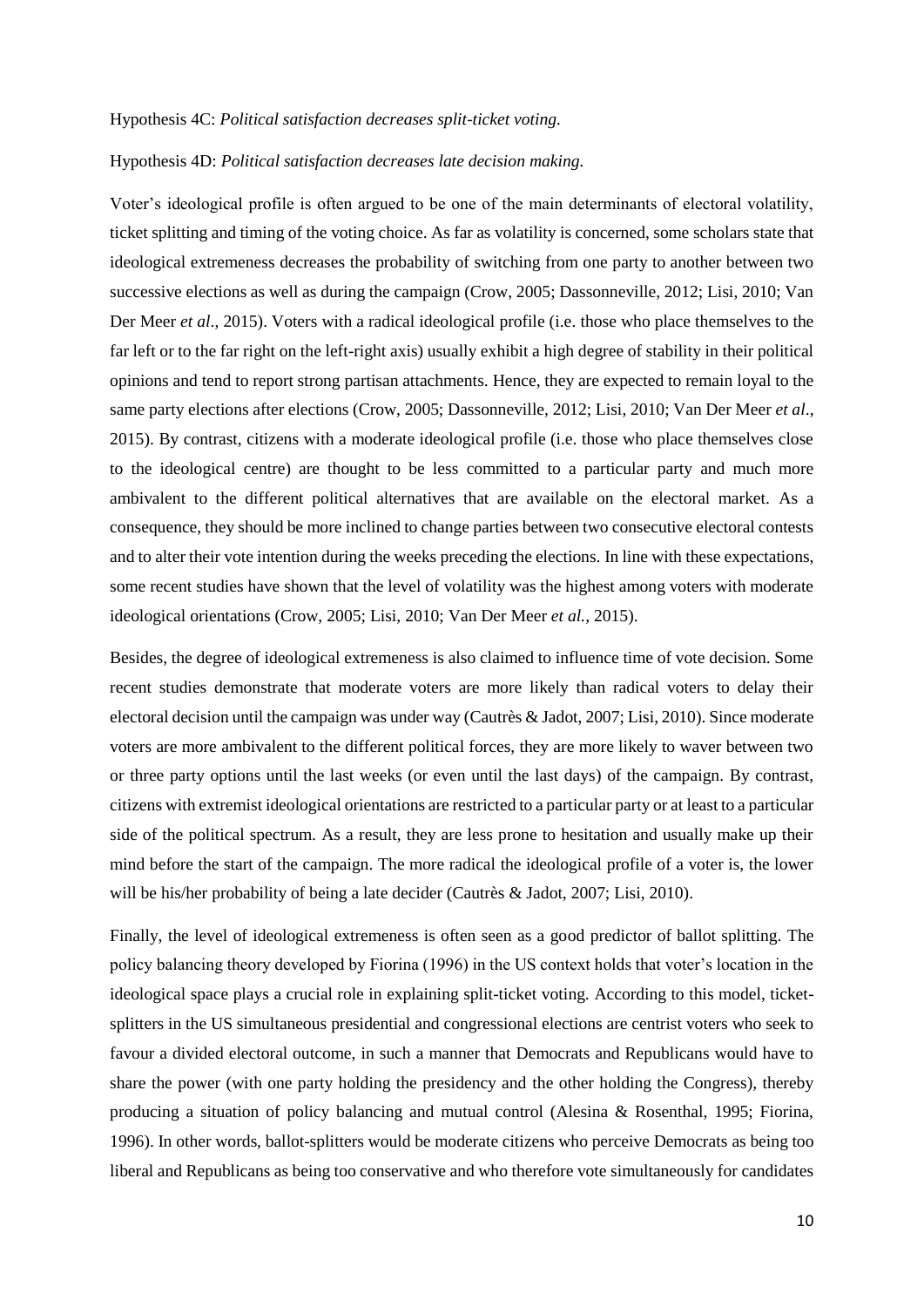of both parties in order to obtain centrist policies associated with divided government. Following the policy balancing model, moderate voters who are located within the ideological space defined by the positions of the two main parties on the liberal-conservative axis would be more likely to split their ticket than would be voters who display a radical ideological profile and who are thus located outside the space between the two parties (Alesina & Rosenthal, 1995; Fiorina, 1996). This theory can be easily adapted to European countries; it only requires to replace the liberal-conservative dimension by the leftright axis which is more suitable to the classic structure of the European electoral competition. Although the policy balancing model was originally proposed to account for ballot splitting in the particular context of the US two party system, it maintains all its significance in European multiparty systems (Sanz, 2008).

In the Belgian fragmented party system, ideological spaces between the different political alternatives appear relatively small, since a large majority of the main parties (i.e. those represented in the federal parliament) exhibit a quite moderate ideological profile and are located close to the centre (see Walgrave *et al*., 2010). Socialists and greens position themselves to the centre-left, Christian-democrats to the centre and liberals to the centre-right. Belgian voters with moderate ideological preferences are therefore located within the small ideological spaces defined by the positions of the main parties on the left-right axis. Thus, they have a plethora of possible party choices and should be prone to split their ticket between different parties when different elections take place simultaneously. Conversely, voters with a radical ideological profile are located outside the ideological spaces between the main political forces and most of the time, there is only one single party that is close to their position. As a consequence, they should be less inclined to split their votes.

Hypothesis 5A: *Ideological extremeness decreases inter-election volatility.*

Hypothesis 5B: *Ideological extremeness decreases campaign volatility.*

Hypothesis 5C: *Ideological extremeness decreases split-ticket voting.*

Hypothesis 5D: *Ideological extremeness decreases late decision making.*

#### **Data and operationalization**

**.** 

Our study draws on data from the 2014 PartiRep Belgian Voter Survey which was conducted among a random sample of eligible voters from the two biggest regions of the country, namely Flanders and Wallonia<sup>2</sup> . This dataset contains individual-level information on respondents' political attitudes and voting choices in the federal, regional and European elections of May 25. The PartiRep survey had a

<sup>&</sup>lt;sup>2</sup> There are three regions in Belgium: Flanders, Wallonia and Brussels. In the present paper, Brussels is left out of our analysis, since Brussels citizens were not interviewed in the 2014 PartiRep Belgian Voter Survey. This panel survey was only conducted in the two other regions.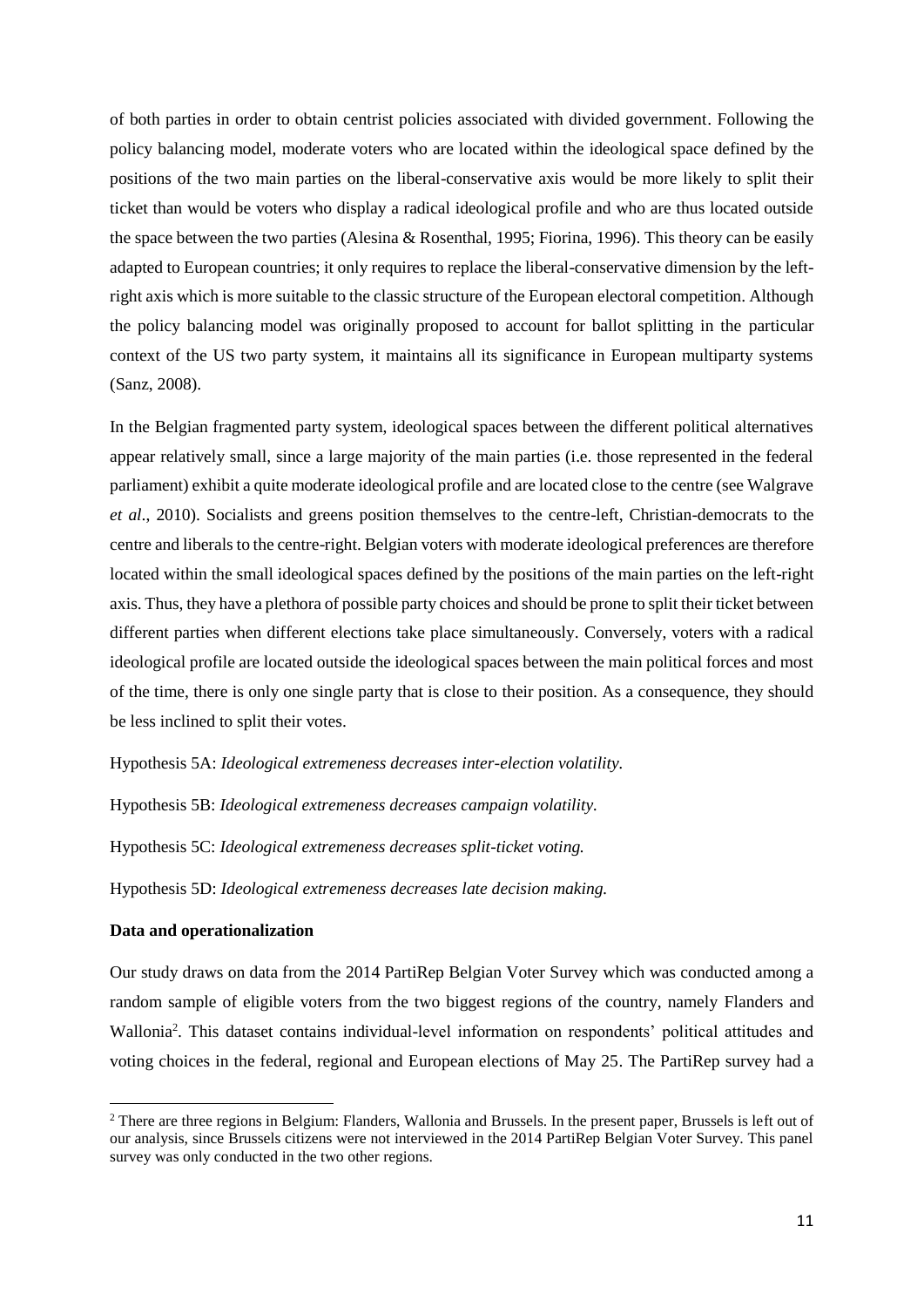two wave panel design; it consisted of a pre-electoral wave and a post-electoral wave. The pre-electoral wave took place between March 20 and May 17 and consisted of face-to-face interviews. It resulted in a total of 2019 interviews (1011 in Wallonia and 1008 in Flanders). The post-electoral wave with telephone interviews was conducted between the end of May and the end of June. A total of 1528 respondents (702 in Wallonia and 826 in Flanders) participated in this second wave.

## *The dependent variables*

This paper focusses on uncertainty and instability of voters' party preferences. In our analysis, we consider four main dependent variables: inter-election volatility, campaign volatility, split-ticket voting and late decision making. These four phenomena have often been interpreted as the most important symptoms of the growing instability of voting choices (Dalton *et al*., 2000; Lachat, 2007). Scholars usually postulate that these four phenomena exhibit quite similar characteristics and that they can be explained by the same factors (Dalton *et al*., 2000; Lisi, 2010). However, as it has been shown in previous research, the dynamics at work behind inter-election volatility slightly differ from the dynamics that underlie campaign volatility (Dassonneville, 2012; Lachat, 2007). Similarly, there may be some dissimilarities between the determinants of inter-election volatility and those of split-ticket voting (Crow, 2005). Yet, as far as our hypotheses are concerned, there is no theoretical reason to anticipate observing different results for the four dependent variables. Hence, we expect the two types of volatility, ballot splitting and late decision making to be affected in a quite similar manner by the different independent variables.

The first dependent variable, Inter-election volatility, can be defined as the fact of switching from one party to another between two consecutive elections (Lachat, 2007). In order to measure inter-election vote switching, we use reports of electoral behaviour in the 2014 federal elections as well as a recall question on respondent's voting choice in the previous federal elections held in 2010. Respondents who indicate having changed parties between the 2010 and 2014 elections are considered as volatile voters (coded 1), while those who report having supported the same party in these two successive elections are deemed as loyal voters ( coded 0). Table 1 shows that 44.6 % of the respondents report having switched parties between 2010 and 2014. This proportion is somewhat higher than figures reported in previous studies on inter-election volatility in Belgium (Dewinter *et al*., 2006; Walgrave *et al*., 2010). Moreover, it is worth noting that the level of volatility between the 2010 and 2014 Belgian federal elections is definitely higher than the average level of inter-election volatility observed in other European countries (see Dassonneville & Dejaeghere, 2014; Flacco & Willocq, 2015).

**Table 1: Proportion of inter-election switchers in the 2014 Belgian federal elections**

| tok                     |                          | <u>т</u><br>ota                           | <br>-- |
|-------------------------|--------------------------|-------------------------------------------|--------|
| - -<br>$\Omega$<br>$\%$ | $\%$<br><del>∼+</del> .∪ | $\sim$ $\sim$<br>$\%$<br>100 <sup>o</sup> | 220    |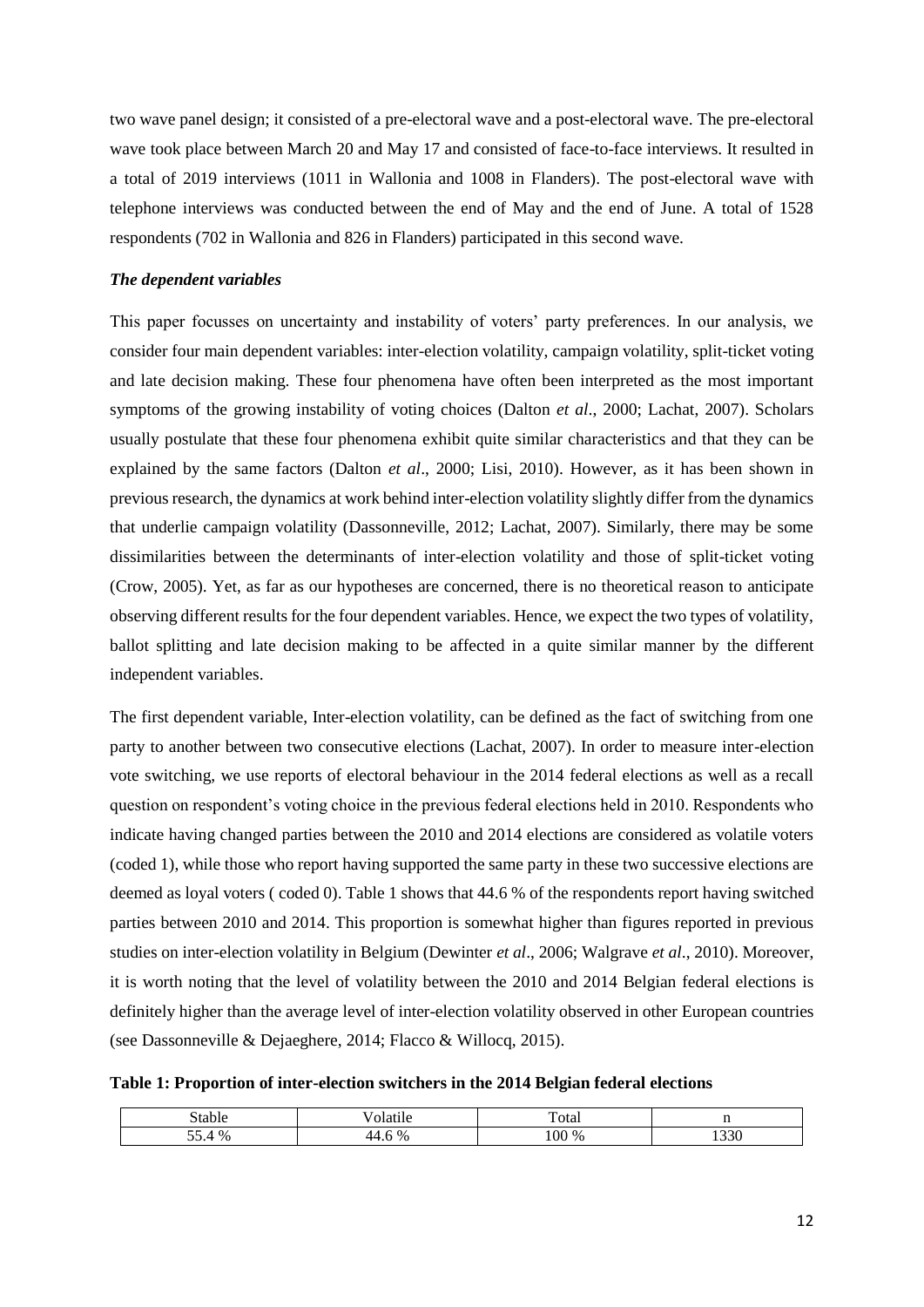Our second dependent variable, campaign volatility, can only be operationalized by means of panel survey data which allow to compare respondent's vote intention in the start of the campaign with his/her actual voting choice on Election Day. The panel design of the PartiRep survey enables us to measure campaign volatility by examining whether respondents shifted their party preferences between the preelectoral wave (vote intention in the beginning of the campaign) and the post-electoral wave (reported electoral behaviour). Campaign switchers are those respondents who report having cast a ballot in favour of another party than the one they intended to vote for in the start of the campaign. These voters are coded 1, whereas respondents whose vote intentions remained stable during the campaign are coded 0. Table 2 indicates that about a third (32.8 %) of the respondents have changed their mind during the months preceding the 2014 federal elections. Interestingly, this level of campaign volatility turns out to have been relatively high when compared to figures observed in other Western countries such as Canada, Germany, Sweden, Switzerland or the United States (Blais, 2004; Granberg & Holmberg, 1991; Lachat, 2007).

**Table 2: Proportion of campaign switchers in the 2014 Belgian federal elections**

| $\sim$<br>table.                                                               |                       | $\tau_{\text{otan}}$  | $\mathbf{H}$<br>$-$                                 |
|--------------------------------------------------------------------------------|-----------------------|-----------------------|-----------------------------------------------------|
| --<br>0/2<br>$\overline{\phantom{a}}$<br>v /<br>70<br>$\overline{\phantom{0}}$ | $\%$<br>$J\omega$ . O | $100^{\circ}$<br>$\%$ | $\overline{\phantom{a}}$<br>-1.<br>1 U<br><b>TP</b> |

Our third dependent variable is split-ticket voting. Ballot splitting occurs when an elector simultaneously votes for at least two different parties in different elections that take place concurrently (Burden & Helmke, 2009). The 2014 Belgian elections of 25 May 2014 provide an ideal setting for studying the phenomenon of ticket splitting, since elections were held concurrently at three tiers of government: the federal, regional and European levels. This means that voters might choose either to cast a straight ticket in favour of a given party or to split their ballot in one of the following four ways: to vote for party A in the federal and regional elections and for party B in the European elections (I);to support party A in the federal contest and party B in the regional and European contests (II);to endorse party A at the federal and European levels and party B at the regional level (III); to vote for party A at the federal elections, for party B at the regional elections and for party C at the European elections (IV). The dependent variable is dichotomous; straight-ticket voters are coded 0, while those respondents who opted for one of the four kinds of ballot splitting are coded 1. Table 3 shows that 34.7 % of the respondents report having distributed their votes among different parties in the 2014 multilevel elections.

**Table 3: Proportion of ticket-splitters in the 2014 Belgian simultaneous federal, regional and European elections**

| Straight-ticket<br>voters | <del>. .</del><br>splitters<br>$\cdot$ 10 $\sigma$<br>TCKEL | T.<br>'otal |              |
|---------------------------|-------------------------------------------------------------|-------------|--------------|
| $\%$                      | $\frac{9}{0}$                                               | 100 %       | 207          |
| UJ.J                      | 34.7                                                        |             | <u>۔ 100</u> |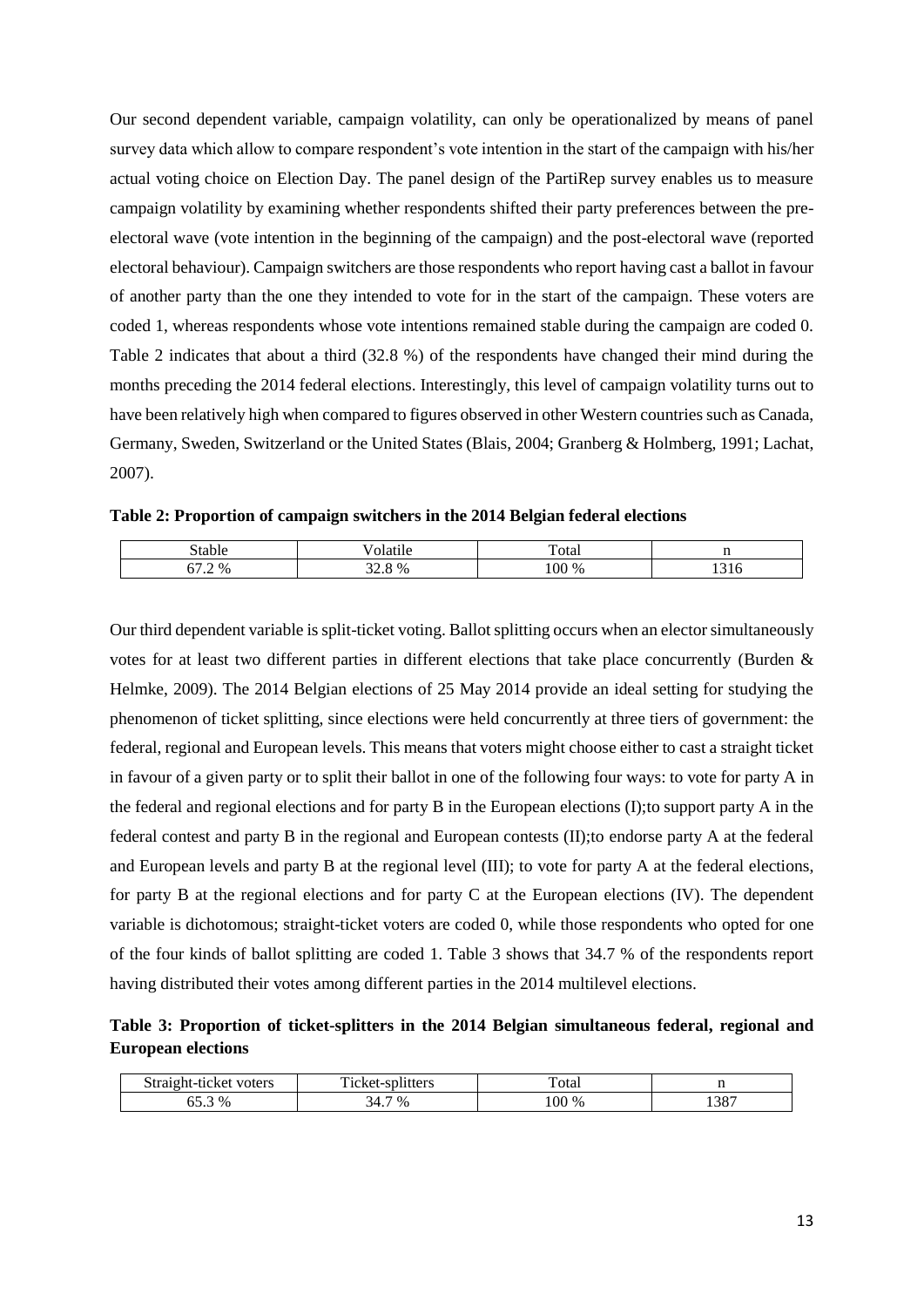This overall amount of ballot splitting appears to be very high, especially if we compare it to figures observed in the 2009 regional and European elections. In 2009, about one fifth (21 %) of the Belgian electorate voted differently in the regional and European contests (Van Aelst & Lefevere, 2011), but this lower level of ticket splitting can be partially explained by the fact that there were only two (and not three) concurrent elections. In fact, the level of split-ticket voting in 2014 should rather be compared to that observed during the 1999 elections which was also an exceptional electoral contest, with federal, regional and EP elections taking place simultaneously. In 1999, the proportion of ticket splitters among the electorate was 29 % (Maddens & Hajnal, 2002), which is quite comparable to the 2014 numbers. From a cross-national comparative perspective, Belgian figures seem somewhat higher than those observed in countries such as the United Kingdom and Germany (Heath *et al*., 1999; Pappi & Thurner, 2002). However, such a comparison is far from being straightforward, because the level of ticket splitting depends on a series of factors such as the number of concurrent elections, the types of elections or the number of relevant parties competing in the different contests.

Finally, the fourth dependent variable designed to measure electoral instability is timing of the voting choice. The PartiRep survey questioner included the following question: When did you decide to vote for that party at the federal elections? Three options were offered to respondents: before the campaign; during the campaign; on Election Day. We have decided to merge the second and the third answer categories in order to transform the variable "time of the voting choice" into a dichotomous variable. Respondents who indicate having already taken their electoral decision before the start of the campaign are coded 0, whereas those who report having made up their mind during the campaign or on Election Day are coded 1. As can be read from table 4, a large majority (56.1 %) of the respondents indicate having made their voting choice during the campaign or on Election Day. The proportion of late deciders among the Belgian electorate is relatively high, but not exceptional in a cross-national comparative perspective (Cautrès & Jadot, 2009; McAllister, 2002; Lachat, 2007).

#### **Table 4: Proportion of late deciders in the 2014 Belgian federal elections**

| <b>******</b><br>deciders       | ders<br>.ate<br>de | $\mathbf{r}$<br><b>Cotal</b> |                             |
|---------------------------------|--------------------|------------------------------|-----------------------------|
| $\sim$<br>$\frac{0}{0}$<br>TJ.J | $\%$<br>50.1       | 00<br>$\%$                   | $\sim$ $\sim$ $\sim$<br>. . |

#### *The independent variables*

This study aims to identify the various factors which influence the two types of volatility, ballot splitting and late deciding. As explained above (see section "Theoretical framework and hypotheses"), we include in our models a large number of independent variables. The first one, party identification, is a dummy variable; it takes the value 1 for respondents who indicate feeling close to a particular party and the value 0 for other voters.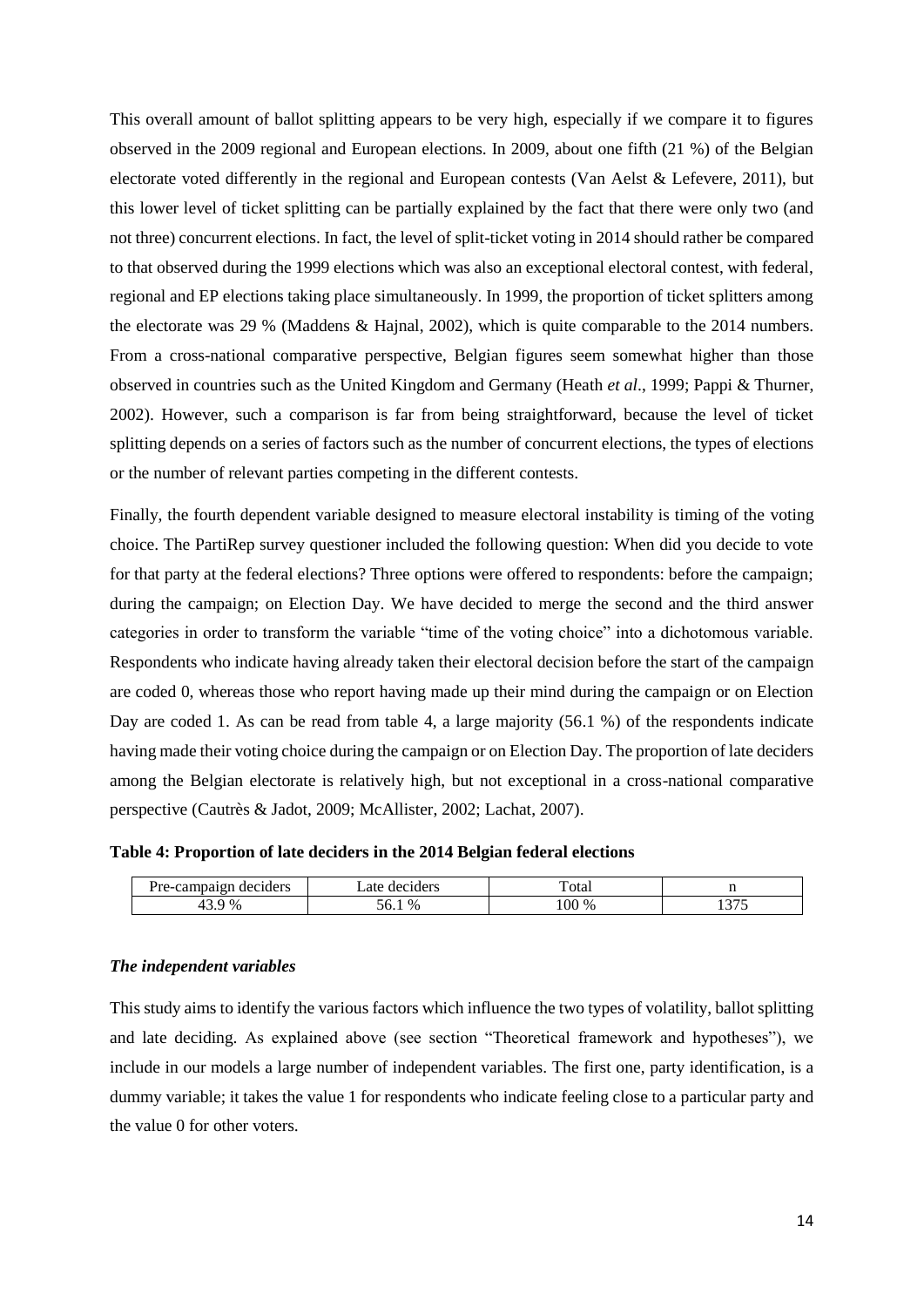The second independent variable, indecision in the start of the campaign, is operationalized by means of two successive questions asked in the pre-electoral wave of the survey: If the federal elections were held today, what party would you vote for? Is there another party you seriously consider voting for? On the basis of the second question, we can distinguish two groups of voters. Respondents who considered voting for another party than the one they mentioned in their first vote intention are coded as undecided voters (=1), whereas those who did not consider voting for another party are coded as decided voters  $(=0).$ 

The third explanatory factor, political sophistication is a complex and multidimensional concept that may be operationalized by means of a wide range of indicators (Lachat, 2007). In our analysis, we make use of two distinct indicators for measuring voter's level of sophistication, namely political knowledge and political interest. We construct an index of political knowledge that corresponds to the respondent' score on five political knowledge questions asked in the PartiRep survey. This score takes values ranging from 0 ("no political knowledge at all") to 5 ("high political knowledge"). The variable "political interest" consists of the self-reported level of interest in politics on an 11-point scale where 0 means "no interest at all" and 10 means "very much interest".

The fourth explanatory factor, political satisfaction, encompasses many distinct dimensions and, as a result, it can be operationalized by means of a large number of indicators (Soderlund, 2008; Zelle, 1995). We include four independent variables designed to assess respondent's level of political satisfaction: trust in parties, affect towards the preferred party, satisfaction with democracy and external political efficacy. Trust in political parties is measured through an 11-point scale where 0 means "no trust at all" and 10 means "complete trust". In order to assess affect directed to the favourite party, we look at respondent' self-reported degree of affection for each political party on an 11-point sympathy scale. The highest sympathy score given by the respondent to one out of all Belgian parties represents his/her level of affection for his/her preferred party. Satisfaction with democracy consists of respondent' self-reported degree of satisfaction with the Belgian democratic process on a 4-point scale where 1 means "not satisfied at all" and 4 means "highly satisfied". The variable "external political efficacy" is constructed by means of the average score on three items that deal with the feeling of external political efficacy (see these items in appendix). This average score may take values ranging from 1 ("low political efficacy") to 5 ("high political efficacy").

The last independent variable, "ideological extremeness", is constructed on the basis of the respondent's left-right self-placement on an 11-point scale where 0 means "the left" and 10 means "the right". For each respondent, we calculated the distance between his/her self-reported position on the left-right axis and the ideological centre (i.e. the position 5 on that axis). Thus, the level of ideological extremeness is ranging from 0 (when the position 5 was reported) to 5 (when the position 0 or 10 was reported).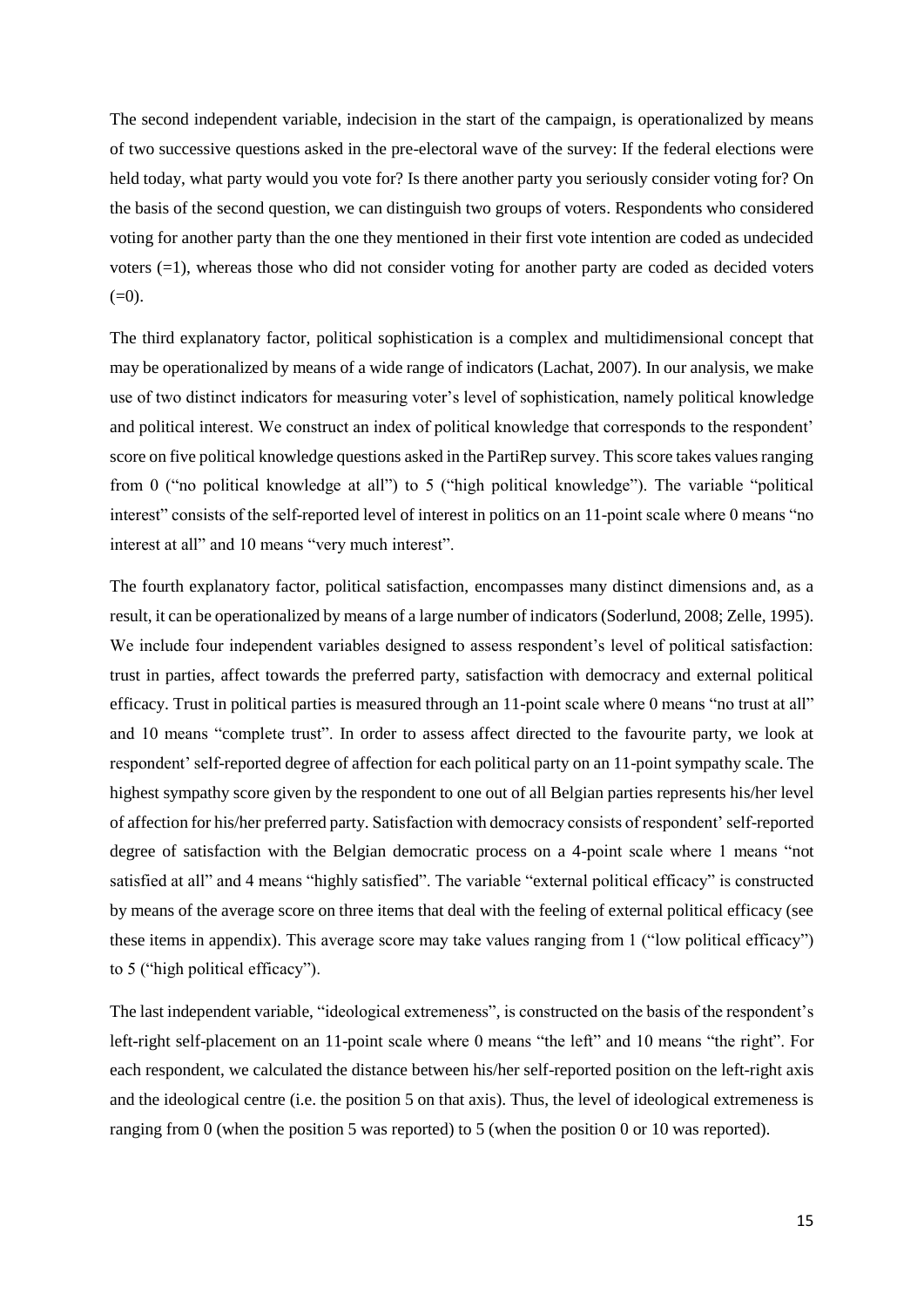Furthermore, we control for a series of sociodemographic characteristics<sup>3</sup>. First, we examine the effect of age which is often seen as one of the best predictors of electoral instability. According to the socialization model of the Michigan school (Campbell *et al*., 1960), young citizens tend to frequently change their party preferences because of the weakness of their partisan ties and their high susceptibility to "short-term" forces. By contrast, older voters usually develop a strong feeling of party identification making them more loyal and more stable in their voting behaviour. A large number of studies demonstrate that young voters are more likely than their elders to be late deciders e.g. (Gopoian & Hadjiharalambous, 1994), to split their ticket (e.g. Van Aelst & Lefevere, 2011) and to switch from one party to another between two successive elections (e.g. Converse, 1969; Soderlund, 2008; Schmitt-Beck *et al*., 2006; but see Van Der Meer *et al*., 2015).

Second, we control for gender. In most studies, this variable has been found to have no significant effect on electoral volatility, ticket splitting and timing of the voting decision (e.g. Beck *et al*., 1992; Gopoian & Hadjiharalambous, 1994; Soderlund, 2008; Tiberj, 2015; Van Der Meer *et al*., 2015; Walgrave *et al*., 2010). Nevertheless, gender sometimes affects the stability of electoral behaviour; in some cases, women proved to be more volatile than men (e.g. Hayes & McAllister, 2001) while in other cases, men were more inclined to alter their party preferences (e.g. Van Der Meer *et al*., 2015).

Our third socio-structural variable, the level of education, is often claimed to influence the stability of political opinions. The cognitive mobilization theory developed by Dalton holds that a high level of education leads to uncertainty and instability in electoral preferences (Dalton, 1984; Dalton *et al*., 2000). While less educated voters rely on their party affiliation as a heuristic cue to guide their voting decision, highly educated citizens don't have to use such a cue, since they are able to make a well-motivated choice on the basis of short-term factors such as issues and evaluation of past performances. As a result, these sophisticated voters are expected to exhibit the highest probability of party switching, ballot splitting and late decision making (Dalton, 1984, 2007; Dalton *et al*., 2000; De Vries & Tarrance, 1972).

Respondent's household income level constitutes the fourth socio-demographic control variable. The social modernization theory assumes that the highest frequency of vote switching is to be found among new middle class citizens (Zelle, 1995). Working class voters as well as upper class voters usually develop a class-based political identity that makes them loyal to the parties defending the interests of their respective social groups - namely socialist parties for the former and "bourgeois" parties for the later. Contrary to these voters, new middle class citizens don't identify themselves with a particular social stratum and are much less concerned with class polarization. Consequently, they appear more likely to waver between the different political alternatives (Van Der Meer *et al.,* 2015; Zelle, 1995). Using data from the Dutch panel survey 1VOP, Van Der Meer and his colleagues (2015) have demonstrated the existence of a non-linear relationship between income level and electoral volatility,

**.** 

<sup>&</sup>lt;sup>3</sup> For the coding details of the control variables, see Appendix.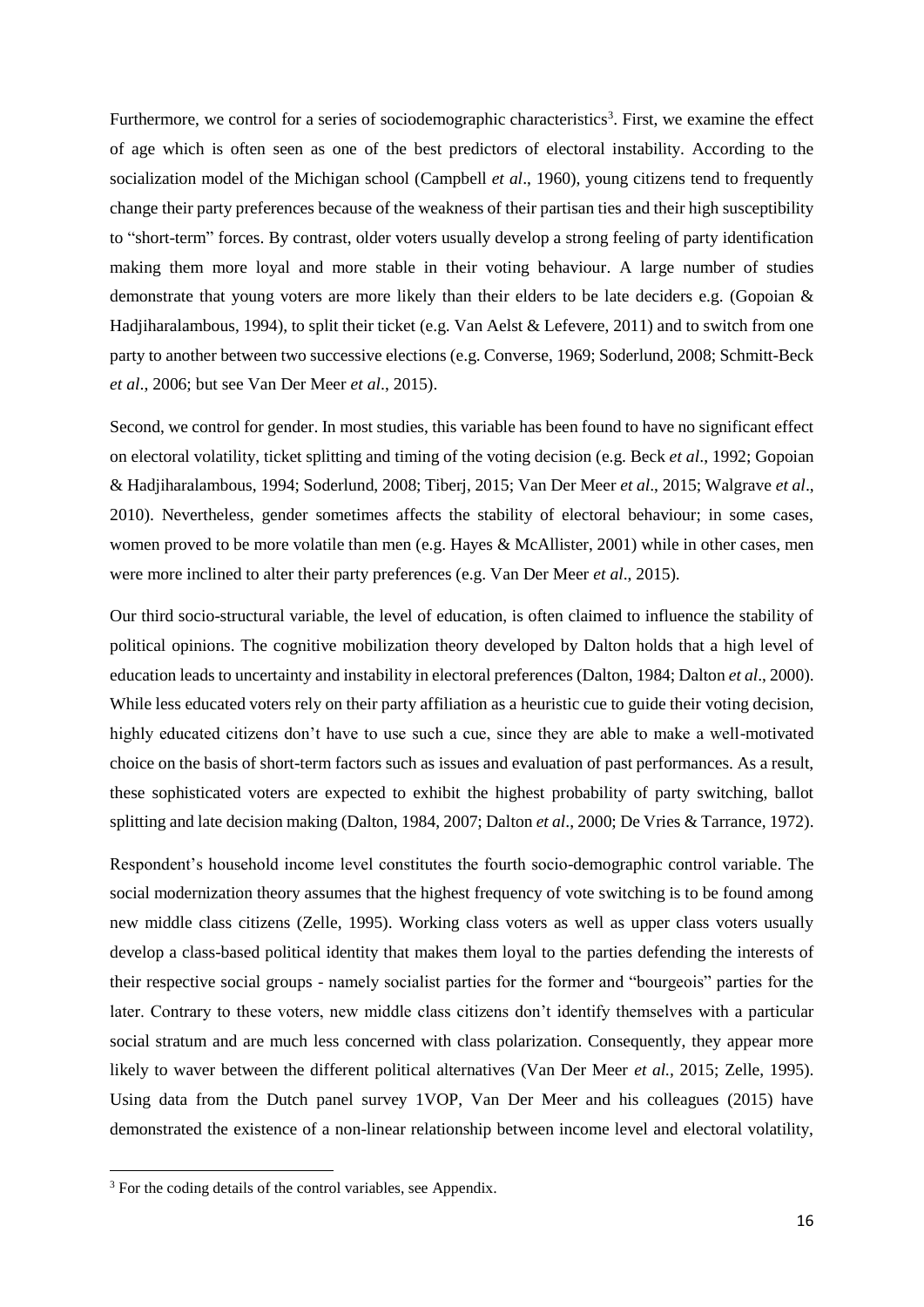with the highest probability of changing vote intentions among voters with an intermediate income level. Therefore we take the squared value of the variable "household income level" in order to capture the expected curvilinear effect.

Fifth, we control for religiousness which is argued to have a stabilizing effect on voting behaviour (Dassonneville, 2012; Kuhn, 2009). Church communities form relatively homogenous groups whose members usually share the same values, the same beliefs and the same norms. Individuals who are socialized in these communities are thus exposed to many ideologically consistent messages which reinforce the stability of their political opinions. Hence, voters with a high frequency of religious service attendance are less likely to shift party preferences than other voters (Dassonneville, 2012; Kuhn, 2009; but see Van Der Meer *et al.*, 2015).

The last socio-demographic factor considered in our study is respondent's region (Wallonia or Flanders). This variable must always be taken into account when analysing electoral behaviour in Belgium, because the Belgian political spectrum is totally split into two separate party systems: a French-speaking one and a Dutch-speaking one. Francophone parties only field candidates lists in Wallonia (the southern part of the country) and in Brussels, whereas Dutch-speaking parties only field candidates lists in Flanders (the northern part of the country) and in Brussels. As it has been stated in previous research (Dassonneville, 2012; Van Aelst & Lefevere, 2011; Walgrave *et al*., 2010), one may expect the levels of both volatility and split-ticket voting to be higher in Flanders than in Wallonia. The reason therefor is that the amount of vote switching and ballot splitting may be strongly influenced by the number of relevant parties competing in the elections. The higher the effective number of parties, the higher will be the levels of volatility and ticket splitting (Bartolini & Mair, 1990; Burden & Helmke, 2009; Pedersen, 1979; Roberts & Wibbels, 1999). To the extent that the Dutch-speaking party system displays a higher degree of fragmentation than its French-speaking counterpart, Flemish voters should be more unstable in their voting preferences than Walloon citizens.

#### **Results**

Given that the four dependent variables are dichotomous, we perform four binary logistic regressions in order to test our hypotheses. First, let us focus on the determinants of inter-election volatility. Table 5 presents the results of our regression analysis.

It appears that most coefficients are in the expected direction. The hypothesis that party identification decreases inter-election volatility (H1A) is totally confirmed. Voters who feel close to a particular party prove to be less volatile than those who report no partisan attachment. Results also provide empirical evidence in support of the hypothesis that voter's indecision in the start of the campaign stimulates interelection vote switching (H2A). Respondents who wavered between two party options at the launch of the campaign are more inclined to change parties between two consecutive elections than are those who entered the campaign with a clear vote intention in favour of one single party. By contrast, the hypothesis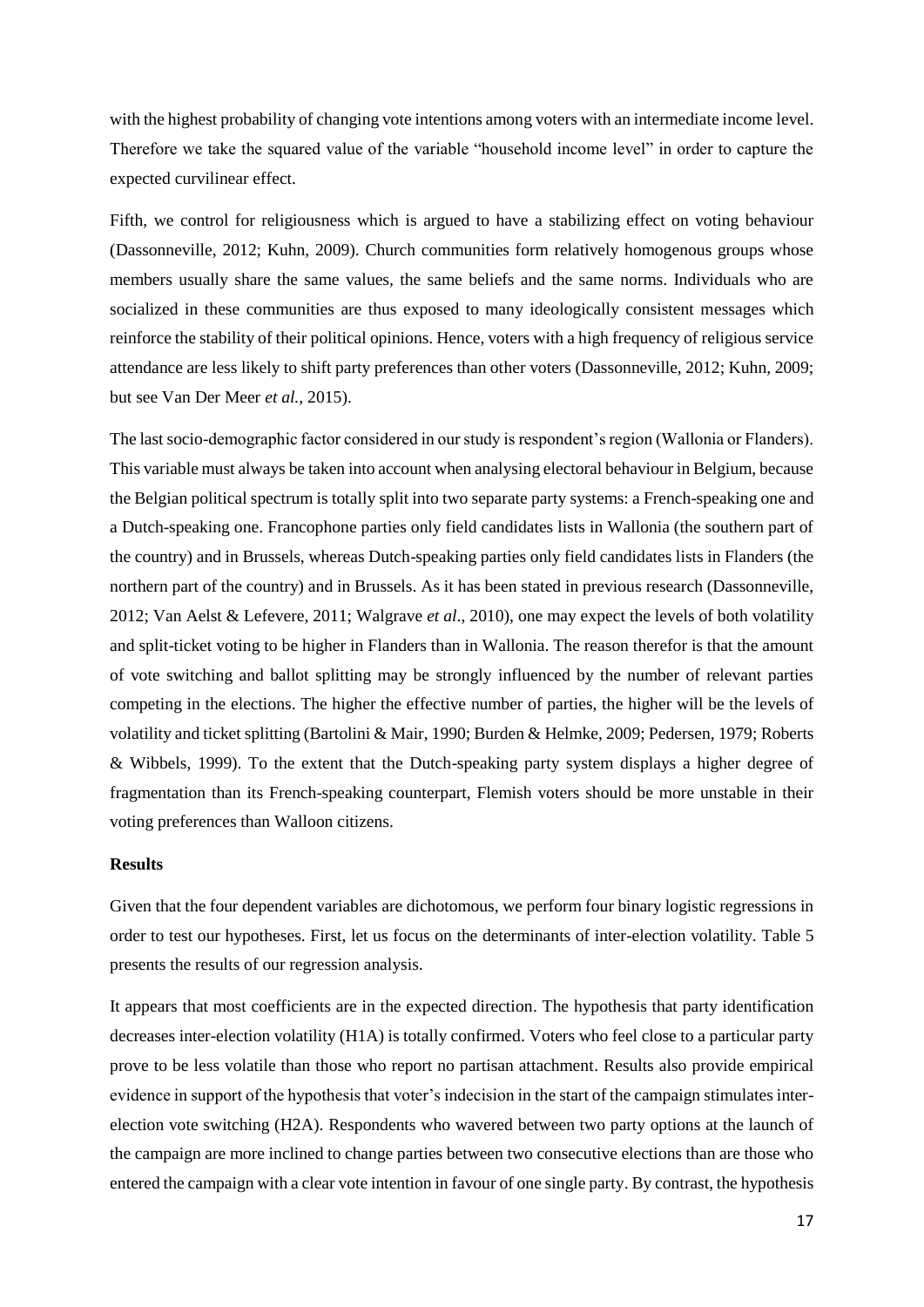that political sophistication has a stabilizing effect on electoral behaviour (H3A) must be rejected, since none of the two indicators of sophistication (political interest and political knowledge) is significantly related to inter-election volatility.

|                                                                                                      | B       | S.E. | Sig. | Exp(B) |
|------------------------------------------------------------------------------------------------------|---------|------|------|--------|
| Region (1=Wallonia; 2=Flanders)                                                                      | .196    | .136 | .150 | 1.216  |
| Gender (1=Male; 2=Female)                                                                            | .296    | .140 | .035 | 1.344  |
| Age                                                                                                  | $-.023$ | .004 | .000 | .978   |
| Level of Education (ref.: No degree or<br>elementary school degree)<br>Unfinished high school degree | $-.393$ | .288 | .172 | .675   |
| Finished high school degree                                                                          | $-.334$ | .279 | .231 | .716   |
| Higher education or university degree                                                                | $-.336$ | .291 | .249 | .715   |
| Religious Practice (ref.: Never)                                                                     |         |      | .788 |        |
| Less than once a Year                                                                                | $-176$  | .257 | .493 | .838   |
| Once a year                                                                                          | $-.370$ | .292 | .205 | .691   |
| Several times a year                                                                                 | $-.013$ | .188 | .947 | .987   |
| Once a month                                                                                         | $-169$  | .429 | .695 | .845   |
| Several times a month                                                                                | .218    | .390 | .576 | 1.244  |
| At least once a week                                                                                 | $-.275$ | .307 | .371 | .760   |
| Household's income level                                                                             | $-.033$ | .029 | .254 | .967   |
| Political interest                                                                                   | .005    | .030 | .873 | 1.005  |
| Political knowledge                                                                                  | $-.024$ | .053 | .651 | .976   |
| Ideological extremeness                                                                              | .010    | .048 | .829 | 1.010  |
| Party identification                                                                                 | $-715$  | .146 | .000 | .489   |
| Indecision in the start of the campaign                                                              | .576    | .146 | .000 | 1.779  |
| External political efficacy                                                                          | -.199   | .090 | .026 | .819   |
| Trust in parties                                                                                     | $-.075$ | .043 | .081 | .927   |
| Satisfaction with democracy                                                                          | $-.069$ | .112 | .539 | .934   |
| Affection for the favourite party                                                                    | $-125$  | .048 | .009 | .883   |
| Constant                                                                                             | 2.780   | .509 | .000 | 16.113 |
| Nagelkerke $R^2 = .155$                                                                              |         |      |      |        |

| Table 5: The determinants of inter-election volatility in the 2014 Belgian federal elections |  |
|----------------------------------------------------------------------------------------------|--|
| (binary logistic regression)                                                                 |  |

As can be read from table 5, the hypothesis that vote switching is triggered by political disaffection (H4A) can only be partially confirmed, because only two out of the four variables measuring political satisfaction (namely external political efficacy and affection for the favourite party) have a significant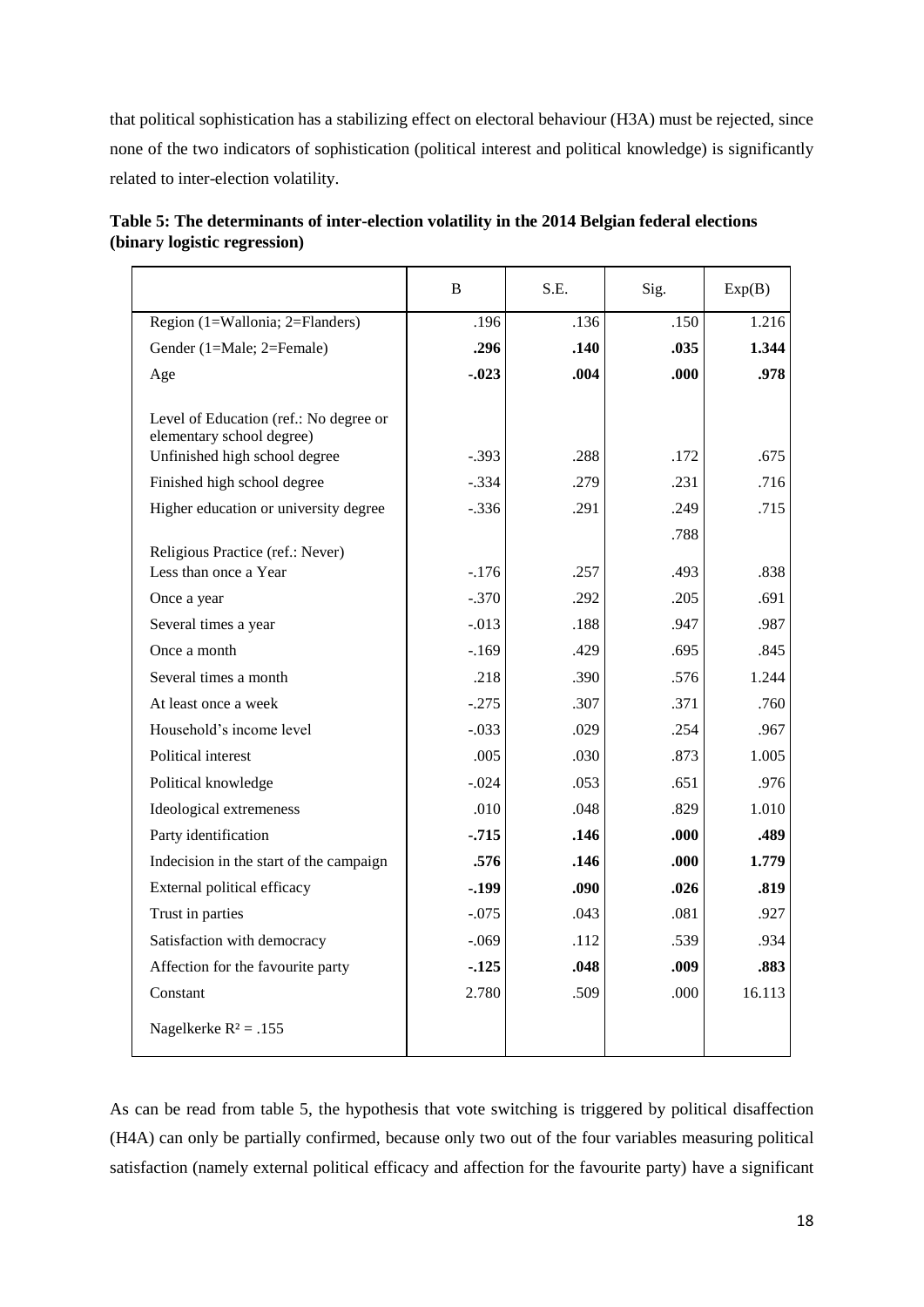impact on inter-election volatility. In accordance with the frustrated floating voter theory, voters with a low level of external political efficacy are more likely to switch parties between two successive elections. As expected, we also find the degree of affection for the preferred party to negatively correlate with volatility. The higher the level of affect towards the favourite party, the lower will be the probability of being volatile. It is noteworthy that the two other indicators of political satisfaction, namely trust in parties and satisfaction with democracy, do not reach an acceptable level of statistical significance. Besides, regression results lend no support for the hypothesis that ideological extremeness leads to stability in voting behaviour (H5A). Indeed, there is no statistically significant relationship between ideological extremeness and inter-election volatility.

Regarding the control variables, results indicate that only two socio-structural characteristics, gender and age, have a significant effect on vote switching. Interestingly, women prove to be more volatile than men. Unsurprisingly, age has a stabilizing impact on voting behaviour; young voters are more prone than their elders to switch from one party to another between two consecutive elections. The other sociodemographic characteristics (the level of education, household income, region and religious practise) are not significantly related to inter-election vote switching.

Then, we may examine the factors explaining campaign volatility. The results of our multivariate analysis are displayed in table 6. At first glance, it seems that the mechanisms accounting for campaign volatility do not differ fundamentally from the mechanisms underlying inter-election volatility. Regression results clearly confirm the validity of the hypothesis that party identification decreases the chance of shifting vote intentions during the campaign (H1B). Voters who report no partisan affiliation are considerably more inclined than party identifiers to change their mind during the weeks preceding the elections. Hypothesis 2B also receives strong empirical support, since voter's indecision in the start of the campaign emerges as a strong predictor of campaign volatility. Indeed, respondents who hesitated between two parties in the beginning of the campaign are much more likely to be campaign switchers than are those who had a clear vote intention for one single party.

More interestingly, our results seem to partially confirm the hypothesis that political sophistication contributes to the stability of vote intentions (H3B). In line with our expectations, political interest has a significant effect on campaign volatility and this effect is in the negative direction. The higher the level of political interest, the more stable will be the vote intention. This finding does contradict the cognitive mobilization thesis (Dalton, 1984), but is consonant with the traditional floating voter thesis of the Columbia school which holds that the level of volatility is the highest among uninformed and uninterested voters (Berelson *et al*., 1963; Lazarsfeld *et al*., 1968). Nevertheless, hypothesis 3B can only be partially confirmed, because the other indicator of political sophistication, political knowledge, is not significantly associated with campaign volatility.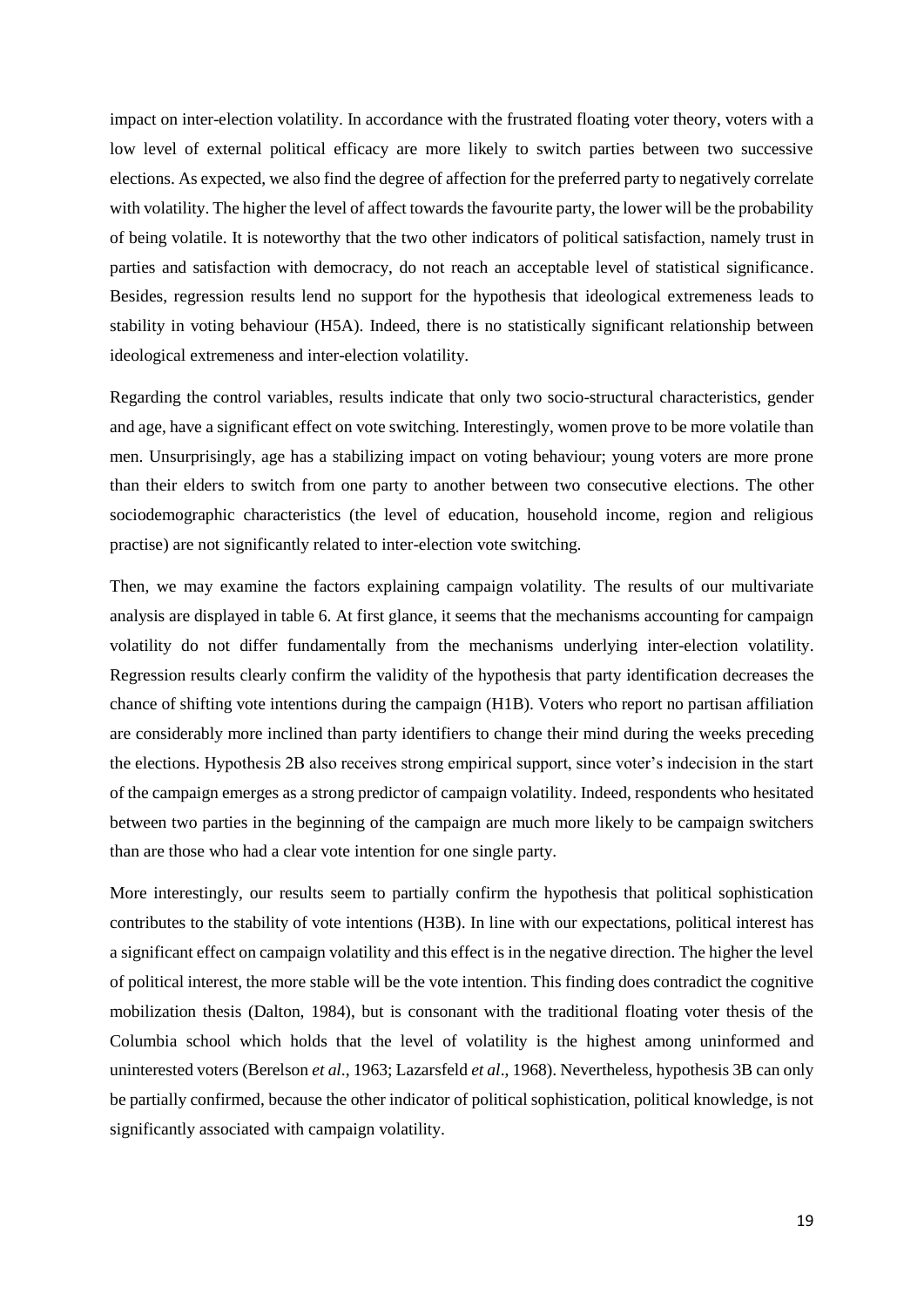|                                                                                                      | B        | S.E. | Sig. | Exp(B) |
|------------------------------------------------------------------------------------------------------|----------|------|------|--------|
| Region $(1=Wallonia; 2=Flanders)$                                                                    | $-.030$  | .142 | .832 | .970   |
| Gender (1=Male; 2=Female)                                                                            | .281     | .146 | .055 | 1.324  |
| Age                                                                                                  | $-0.012$ | .005 | .007 | .988   |
| Level of Education (ref.: No degree or<br>elementary school degree)<br>Unfinished high school degree | .361     | .305 | .237 | 1.434  |
| Finished high school degree                                                                          | $-.062$  | .299 | .836 | .940   |
| Higher education or university degree                                                                | .483     | .310 | .119 | 1.621  |
| Religious Practice (ref.: Never)                                                                     |          |      |      |        |
| Less than once a Year                                                                                | .143     | .265 | .590 | 1.153  |
| Once a year                                                                                          | $-.192$  | .318 | .547 | .826   |
| Several times a year                                                                                 | $-.137$  | .199 | .493 | .872   |
| Once a month                                                                                         | $-.579$  | .493 | .240 | .561   |
| Several times a month                                                                                | .157     | .405 | .698 | 1.170  |
| At least once a week                                                                                 | .077     | .314 | .807 | 1.080  |
| Household's income level                                                                             | $-.032$  | .030 | .298 | .969   |
| Political interest                                                                                   | $-.071$  | .030 | .019 | .931   |
| Political knowledge                                                                                  | .022     | .055 | .690 | 1.022  |
| Ideological extremeness                                                                              | $-.033$  | .051 | .522 | .968   |
| Party identification                                                                                 | -.763    | .149 | .000 | .466   |
| Indecision in the start of the campaign                                                              | .630     | .157 | .000 | 1.878  |
| External political efficacy                                                                          | $-.377$  | .096 | .000 | .686   |
| Trust in parties                                                                                     | $-.043$  | .045 | .335 | .957   |
| Satisfaction with democracy                                                                          | $-.030$  | .117 | .801 | .971   |
| Affection for the favourite party                                                                    | $-153$   | .048 | .001 | .858   |
| Constant                                                                                             | 2.404    | .516 | .000 | 11.069 |
| Nagelkerke $R^2 = .184$                                                                              |          |      |      |        |

# **Table 6: The determinants of campaign volatility in the 2014 Belgian federal elections (binary logistic regression)**

Similarly, the hypothesis that shifts in vote intentions during the campaign can be attributed to political disaffection (H4B) is partially confirmed, since two out of the four indicators of political satisfaction (external political efficacy and affection for the preferred party) significantly correlate with campaign switching. As expected, voters with a low level of external political efficacy are more prone than other voters to switch from one party to another during the weeks preceding the elections. Furthermore, we may point at the existence of a strong negative relationship between affection for the favourite party and campaign volatility. The higher the level of affection for the preferred party, the lower will be the probability of changing vote intention in the weeks preceding the elections. By contrast, the two other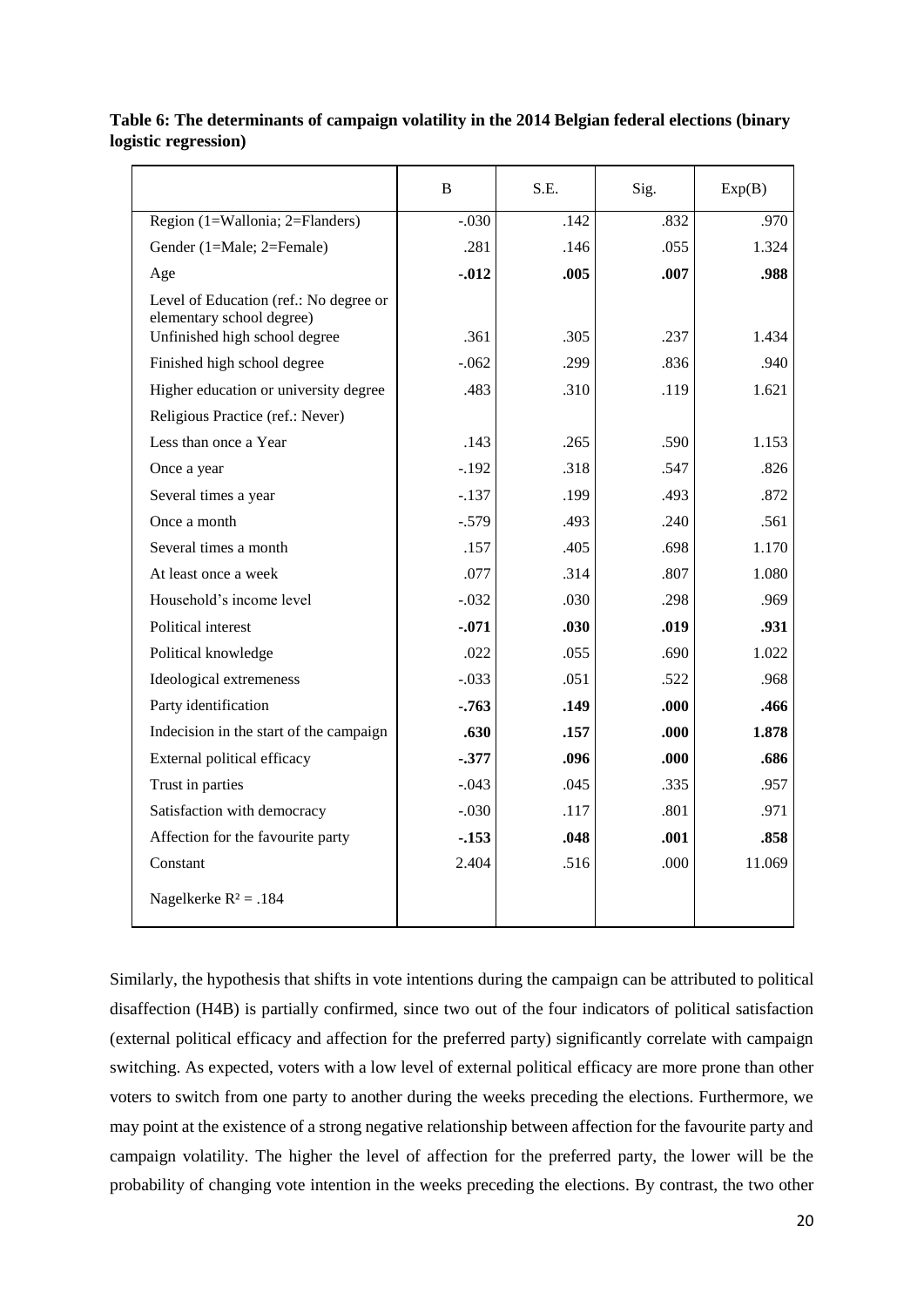variables measuring the level of political satisfaction (namely trust in parties and satisfaction with democracy) have no significant impact on campaign switching. As can be seen in table 6, the hypothesis that ideological extremeness leads to stability in vote intentions (H5B) must be rejected, since the effect of ideological extremeness does not reach the conventional level of statistical significance.

As far as the sociodemographic characteristics are concerned, one may observe that only age significantly influences campaign volatility. Once again, age has a stabilizing impact on party preferences, with young citizens being more likely than their elders to change their mind during the weeks preceding the elections. The other socio-structural variables (gender, region, the level of education, religious practise and household income) are not significantly related to campaign switching.

After having examined the factors explaining both types of volatility, we look at the determinants of split-ticket voting in the 2014 simultaneous federal, regional and European elections. Table 7 presents the results of our multivariate analysis. To put it bluntly, the large majority of the potential predictors included in the model have no significant effect on ballot splitting. Only two out of the five hypotheses on ticket splitting receive empirical support. Compared to the two types of volatility (see above) and late decision making (see below), the phenomenon of split-ticket voting seems to be somewhat more difficult to account for.

**Table 7: The determinants of split-ticket voting in the 2014 Belgian simultaneous federal, regional and European elections (binary logistic regression)** 

|                                                                     | B        | S.E. | Sig. | Exp(B) |
|---------------------------------------------------------------------|----------|------|------|--------|
| Region (1=Wallonia; 2=Flanders)                                     | .093     | .136 | .497 | 1.097  |
| Gender (1=Male; 2=Female)                                           | .214     | .140 | .127 | 1.239  |
| Age                                                                 | $-0.014$ | .004 | .002 | .986   |
| Level of Education (ref.: No degree or<br>elementary school degree) |          |      |      |        |
| Unfinished high school degree                                       | .375     | .323 | .246 | 1.455  |
| Finished high school degree                                         | .168     | .315 | .594 | 1.183  |
| Higher education or university degree                               | .546     | .323 | .091 | 1.726  |
| Religious Practice (ref.: Never)                                    |          |      |      |        |
| Less than once a Year                                               | $-.086$  | .264 | .744 | .917   |
| Once a year                                                         | $-.558$  | .316 | .078 | .572   |
| Several times a year                                                | $-0.015$ | .186 | .937 | .985   |
| Once a month                                                        | $-.288$  | .427 | .500 | .750   |
| Several times a month                                               | .264     | .382 | .490 | 1.301  |
| At least once a week                                                | .057     | .309 | .853 | 1.059  |
| Household's income level                                            | .025     | .029 | .392 | 1.025  |
| Political interest                                                  | .037     | .030 | .217 | 1.038  |
| Political knowledge                                                 | .034     | .053 | .522 | 1.034  |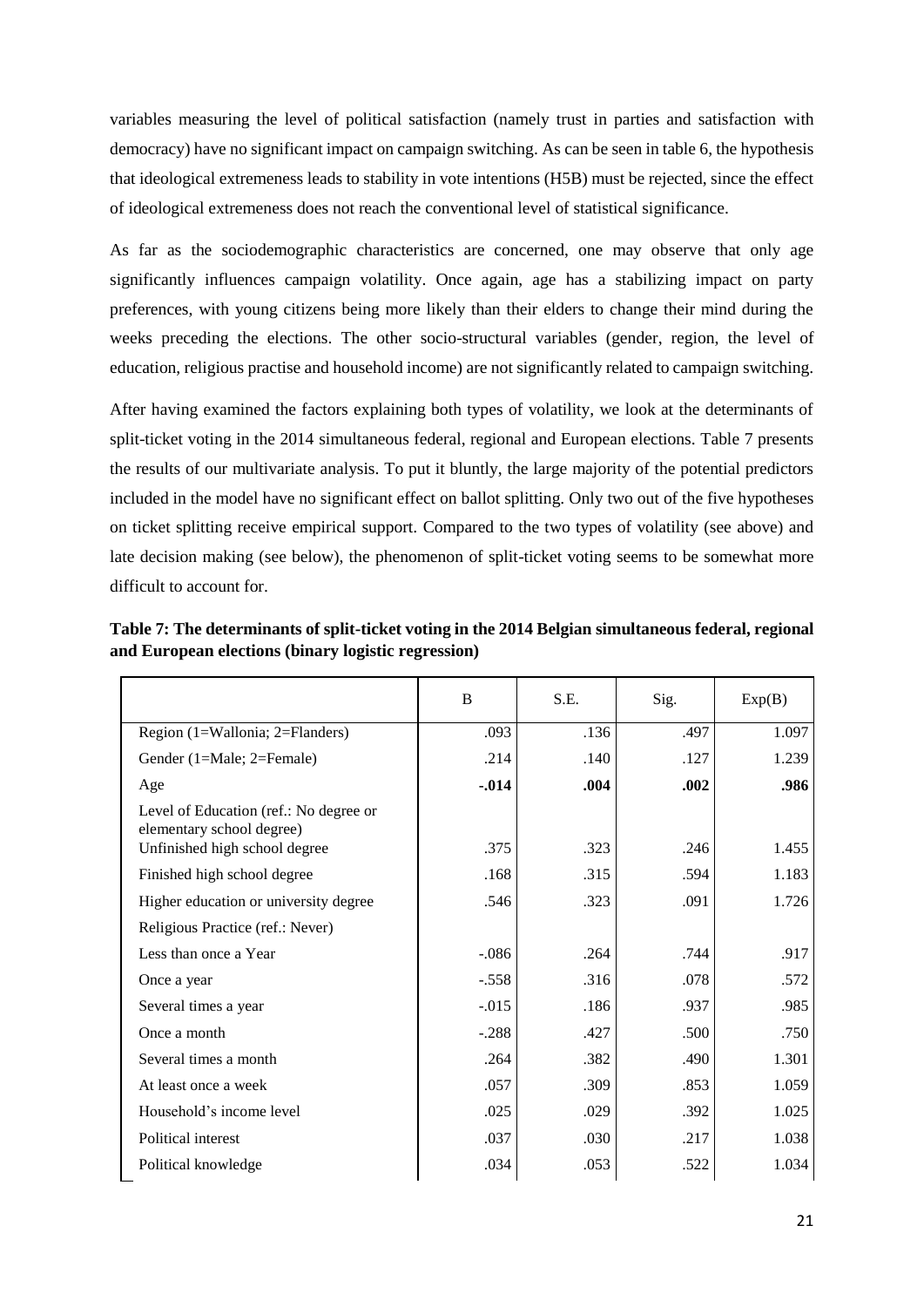| Ideological extremeness                 | $-.015$ | .049 | .765 | .985  |
|-----------------------------------------|---------|------|------|-------|
| Party identification                    | $-.495$ | .147 | .001 | .609  |
| Indecision in the start of the campaign | .767    | .150 | .000 | 2.152 |
| External political efficacy             | $-.007$ | .091 | .940 | .993  |
| Trust in parties                        | $-.058$ | .044 | .184 | .944  |
| Satisfaction with democracy             | $-.001$ | .113 | .991 | .999  |
| Affection for the favourite party       | $-.128$ | .048 | .007 | .880  |
| Constant                                | .789    | .491 | .108 | 2.201 |
| Nagelkerke $R^2 = .108$                 |         |      |      |       |

First, the hypothesis that party identification decreases the probability of ballot splitting (H1C) is totally confirmed; voters without a partisan affiliation are much more prone than party identifiers to split their votes in concurrent elections. Regression results also provide strong empirical evidence in support of the hypothesis that voter's indecision in the beginning of the campaign induces split-ticket voting (H2C). Indeed, ballot-splitters are more likely to be found in the ranks of voters who hesitated between two parties for the federal elections in the start of the campaign. On the basis of this finding, we may suggest that some Belgian voters decided to split their ballot in the 2014 elections, because they wavered between two party options at the federal level and dividing their votes between these two parties across the three electoral contests was an easy way to solve the dilemma of their indecision.

As evident from table 7, our results lend no support for the hypothesis that political sophistication leads to higher levels of straight-ticket voting (H3C). None of the two indicators of sophistication (political knowledge and political interest) has a significant effect on ticket splitting. Moreover, the results of our analysis do not allow to confirm the hypothesis that political dissatisfaction induces split-ticket voting (H4C). Of the four variables linked to political satisfaction, only affection for the preferred party significantly influences ballot splitting. As expected, voters with a low level of affect towards their favourite party are more inclined than other voters to divide their votes between different parties in concurrent elections. By contrast, the other indicators of political satisfaction (trust in parties, external political efficacy and satisfaction with democracy) are not significantly associated with ticket splitting. In addition, we must reject the hypothesis that ideological extremeness decreases the chance of voting for different parties in simultaneous elections (H5C). Admittedly, the effect of ideological extremeness on ballot splitting is in the expected negative direction, but it is far from achieving statistical significance.

For the sake of completeness, it is worth noting that most sociodemographic factors have no significant impact on split-ticket voting. In fact, age proves to be the only sociodemographic characteristic that significantly correlates with ticket splitting. As it has already been shown in many previous studies,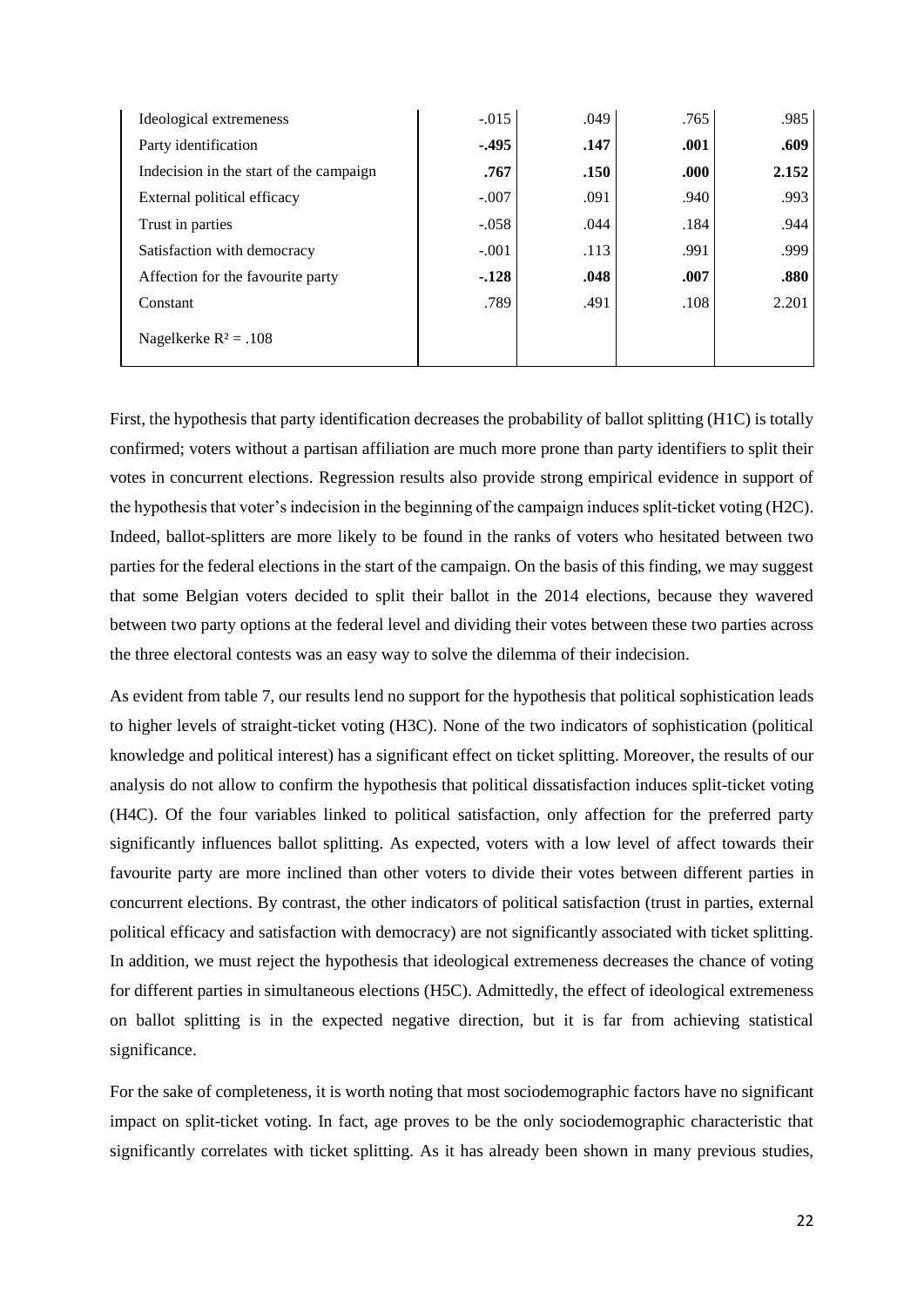young citizens are more inclined than their elders to divide their votes between different parties in simultaneous elections.

Finally, we analyse the determinants of late decision making in the 2014 federal elections. Regression results are reported in table 8. It is worth emphasizing that the statistical model dedicated to late decision making exhibits a relatively strong explanatory power (with a Nagelkerke  $R2 = 0.228$  against 0.184 for the model devoted to campaign volatility, 0.155 for the model on inter-election volatility and 0.108 for the model devoted to split-ticket voting).

|                                                                                                      | B       | S.E. | Sig.  | Exp(B) |
|------------------------------------------------------------------------------------------------------|---------|------|-------|--------|
| Region (1=Wallonia; 2=Flanders)                                                                      | .130    | .138 | .346  | 1.138  |
| Gender (1=Male; 2=Female)                                                                            | .392    | .141 | .006  | 1.479  |
| Age                                                                                                  | $-.021$ | .004 | .000  | .979   |
| Level of Education (ref.: No degree or<br>elementary school degree)<br>Unfinished high school degree | .023    | .292 | .936  | 1.024  |
| Finished high school degree                                                                          | $-.240$ | .284 | .397  | .786   |
| Higher education or university degree                                                                | .293    | .296 | .323  | 1.340  |
| Religious Practice (ref.: Never)                                                                     |         |      |       |        |
| Less than once a Year                                                                                | $-.081$ | .264 | .758  | .922   |
| Once a year                                                                                          | .124    | .288 | .666  | 1.132  |
| Several times a year                                                                                 | $-.082$ | .192 | .670  | .922   |
| Once a month                                                                                         | $-.402$ | .415 | .333  | .669   |
| Several times a month                                                                                | .767    | .399 | .054  | 2.153  |
| At least once a week                                                                                 | .072    | .295 | .807  | 1.075  |
| Household's income level                                                                             | .006    | .030 | .845  | 1.006  |
| Political interest                                                                                   | $-.087$ | .030 | .004  | .917   |
| Political knowledge                                                                                  | .018    | .053 | .728  | 1.019  |
| Ideological extremeness                                                                              | $-.114$ | .048 | .017  | .892   |
| Party identification                                                                                 | $-.875$ | .154 | .000  | .417   |
| Indecision in the start of the campaign                                                              | .901    | .146 | .000. | 2.461  |
| External political efficacy                                                                          | $-.091$ | .091 | .315  | .913   |
| Trust in parties                                                                                     | $-.039$ | .044 | .375  | .962   |
| Satisfaction with democracy                                                                          | .168    | .115 | .144  | 1.182  |
| Affection for the favourite party                                                                    | $-.149$ | .049 | .002  | .861   |
| Constant                                                                                             | 2.935   | .523 | .000  | 18.828 |
| Nagelkerke $R^2 = .228$                                                                              |         |      |       |        |

**Table 8: The determinants of late decision making in the 2014 Belgian federal elections (binary logistic regression)**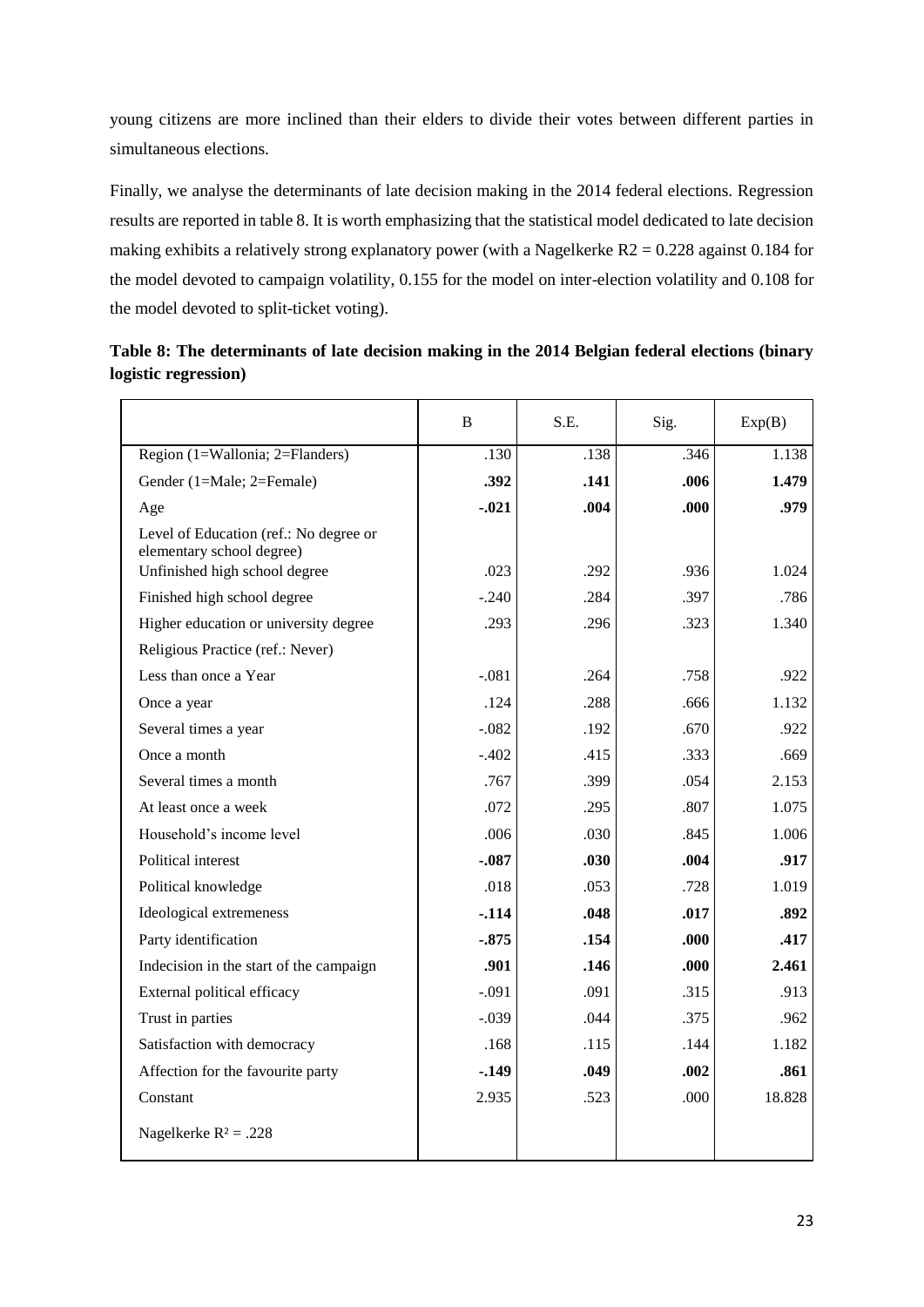As evident from the table, the results of our analysis unambiguously confirm the validity of the hypothesis that party identification decreases the chance of being a late deciding voter (H1D). Compared to party identifiers, voters who report no partisan attachment display a higher probability of delaying their electoral decision until the campaign is under way. Not surprisingly, hypothesis 2D also receives strong empirical support, since we find indecision in the start of the campaign to be a strong predictor of late decision making. Voters who wavered between two party options at the launch of the campaign are considerably more likely to be late deciders than are those who entered the campaign with a clear preference for one single party.

More interestingly, the hypothesis that political sophistication leads to early decision making (H3D) can be partially confirmed. In accordance with our expectations, we observe the presence of a strong negative relationship between the level of political interest and late decision making. In other words, voters who are interested in politics tend to make up their mind before the start of the campaign, whereas less interested voters are more prone to take their electoral decision during the weeks preceding the elections. This finding concords with the conclusions of several recent studies which demonstrate that late deciders are more likely to be drawn from the ranks of voters with a low level of political interest (Cautrès & Jadot, 2007, 2009; Gopoian & Hadjiharalambous, 1994; Schmitt-Beck & Partheymüller, 2012). Nonetheless, hypothesis 3D cannot be totally confirmed, because the other indicator of political sophistication, political knowledge, is not significantly related to timing of the voting choice.

Similarly, the hypothesis that political disaffection induces late deciding (H4D) can only be partially confirmed, since only one out of the four indicators of political satisfaction, namely affection for the preferred party, has a significant impact on time of vote decision. As hypothesis 4D suggests, citizens with a low degree of affection for their favourite party are more inclined to be late deciding voters. None of the three other variables measuring political satisfaction (external political efficacy, trust in parties and satisfaction with democracy) reaches the conventional level of statistical significance. As can be seen in table 8, the results of our analysis provide strong empirical evidence in support of the hypothesis that voters with a radical ideological profile are less prone than moderate voters to postpone their electoral decision until the campaign is under way (H5D). As expected, there is a negative relationship between the level of ideological extremeness and late decision making. The more radical the ideological orientations of a voter are, the lower will be his/her probability of being a late decider.

Furthermore, it appears that two sociodemographic characteristics, gender and age, significantly influence timing of the voting choice. Women tend to make up their mind later than men do. Age negatively correlates with late deciding, which means that old voters are more likely than young voters to take their electoral decision before the start of the campaign. By contrast, the other socio-structural factors (the level of education, religious practise, region and household income) are not significantly associated with timing of the voting choice.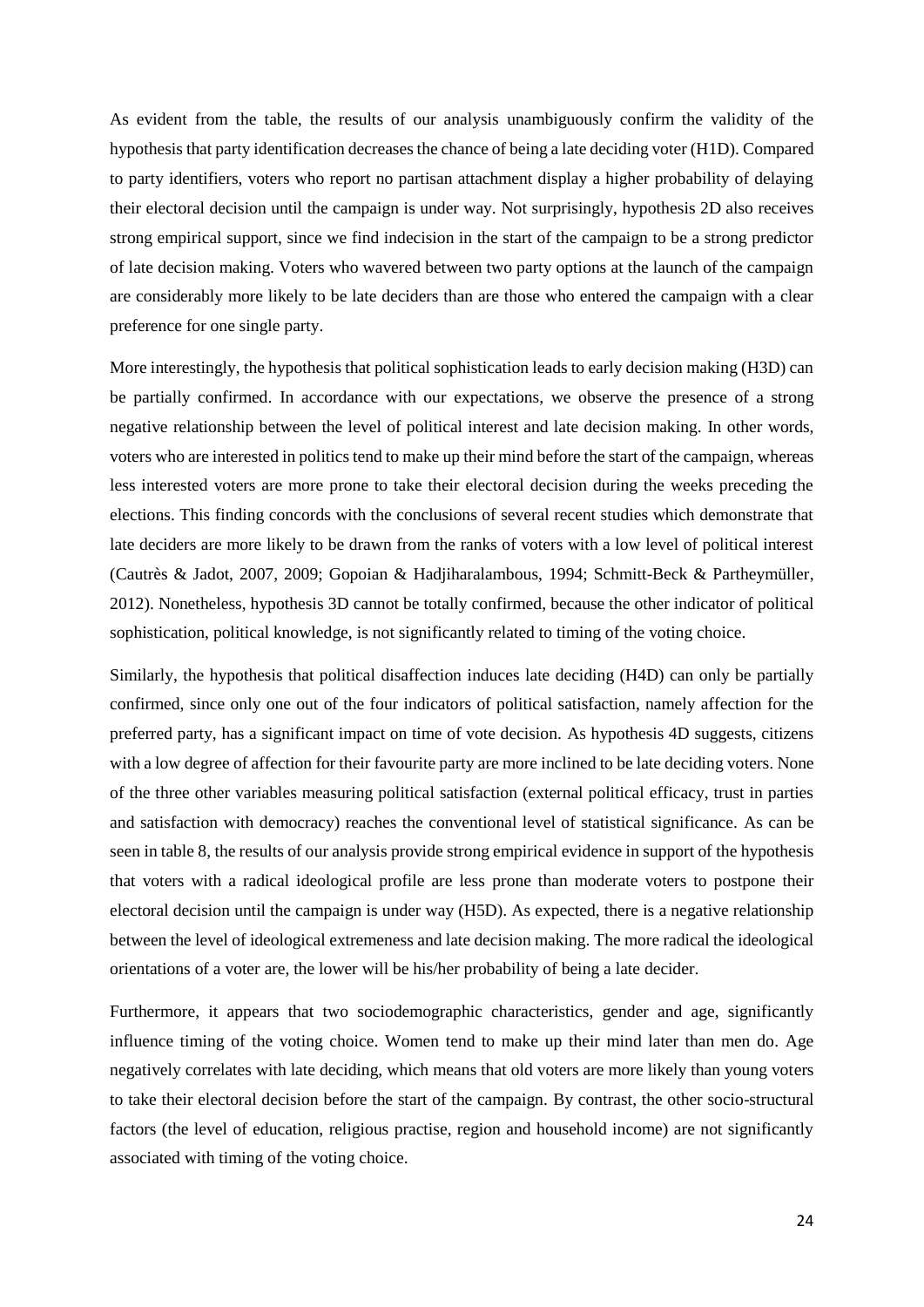## **Conclusion**

Like many other Western countries, Belgium has witnessed a gradual increase in the level of electoral instability over the past few decades. Individual-level data on voting behaviour at the 2014 simultaneous federal, regional and European elections allow to observe several phenomena that reflect the growing uncertainty of Belgian voters' party preferences. Almost 45 % of the respondents report having switched from one party to another between the 2010 and 2014 federal elections and about a third of the voters indicate having altered their vote intention during the campaign. In addition, 35 % of the respondents have split their ticket between different parties across the three electoral contests and a large majority of the citizens have delayed their voting decision until the campaign was under way.

The present paper has examined the causes of this instability in voters' party preferences at the 2014 Belgian multilevel elections. More precisely, we have attempted to identify the determinants of the four phenomena linked to electoral instability, namely inter-election volatility, campaign volatility, ballot splitting and late decision making. Different types of potential explanations have been simultaneously tested for each of these four dimensions of the voting decision process. Most hypotheses have received at least partial empirical support. First, the results of our analysis clearly demonstrate that party identification forms a barrier against the two types of volatility, ticket splitting and late deciding. Citizens who report no partisan affiliation are more inclined than party identifiers to make their voting choice late in the campaign, to split their ticket and to switch from one party to another between two consecutive elections as well as during the weeks preceding the electoral contest.

Second, we find indecision in the start of the campaign to be a reliable predictor for each of the four dependent variables; voters who seriously hesitated between different parties at the launch of the campaign are much more prone than other voters to be late deciders, ballot-splitters, campaign switchers and inter-election switchers.

Third, our results partially confirm the hypothesis that political sophistication leads to stability in party preferences. While political knowledge has no significant impact on the dependent variables, the other indicator of sophistication, political interest, significantly influences campaign volatility as well as late deciding and its effect is in the expected negative direction. This means that voters with a low level of political interest are more likely than highly interested voters to change their vote intention during the weeks preceding the elections and to delay their voting decision until the campaign has begun.

Fourth, the hypothesis that political dissatisfaction induces uncertainty and instability in electoral behaviour can also be partially confirmed. Affection for the favourite party proves to be the only indicator of political satisfaction that significantly correlates with the four dependent variables. In accordance with the frustrated floating voter theory, citizens with a low degree of affect towards their preferred party are more inclined to switch parties, to split their ballot and to postpone their electoral decision until a later stage of the campaign. Moreover, we have observed the existence of a strong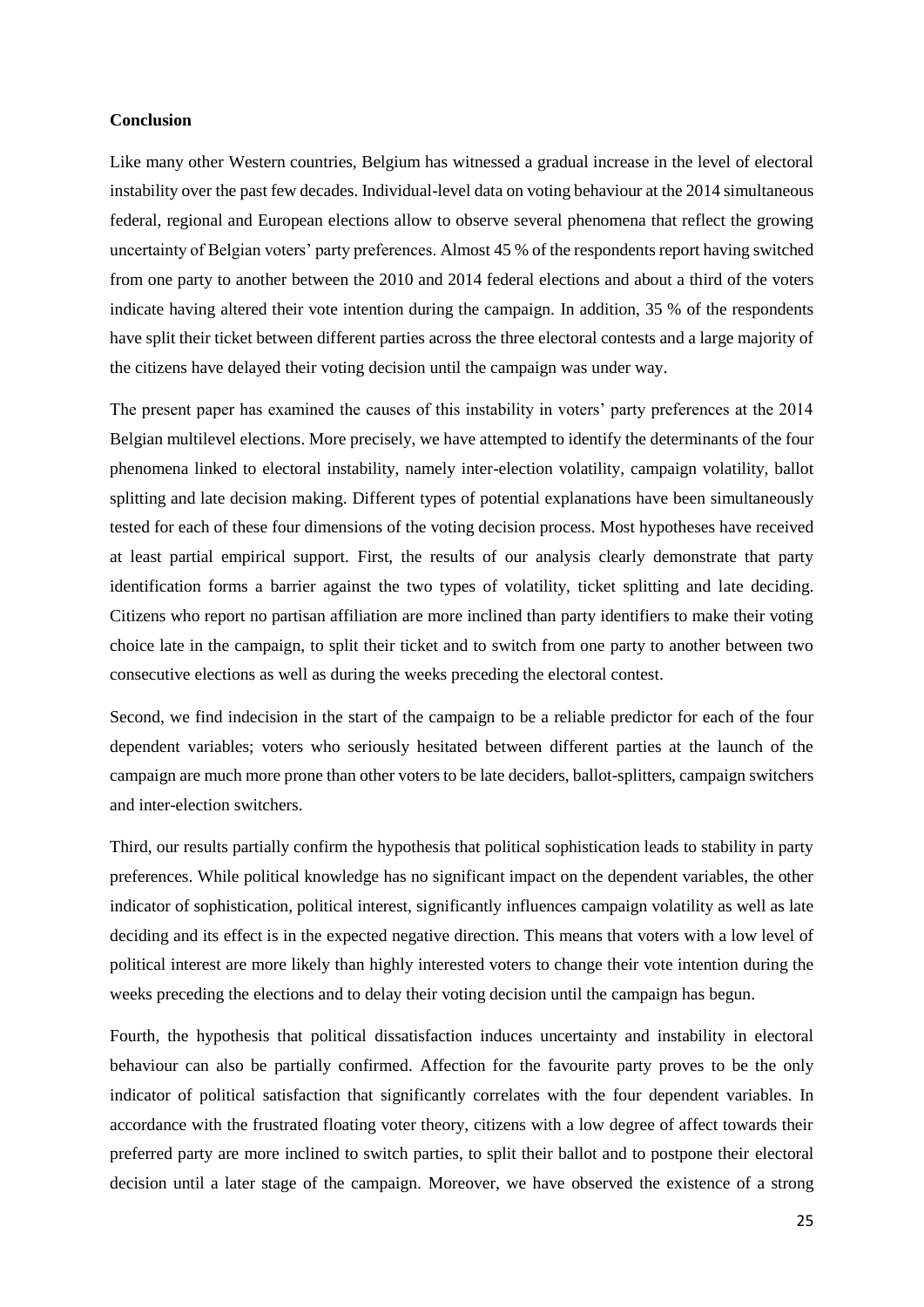negative relationship between external political efficacy and both types of volatility. The higher the level of external political efficacy, the lower will be the probability of changing parties during the campaign or between two successive elections. By contrast, the other indicators of political satisfaction, namely trust in parties and satisfaction with democracy, are not significantly associated with the four phenomena under scrutiny.

Finally, the results of our study indicate that ideological extremeness has a significant effect on timing of the voting choice. Indeed, pre-campaign deciders are more likely to be found among voters with a radical ideological profile, whereas late deciders are more likely to be drawn from the ranks of moderate voters. However, it should be pointed out that ideological extremeness is not significantly related to the other dependent variables, namely ticket splitting and the two types of volatility.

In the light of these findings, we can conclude that the four phenomena under scrutiny appear to be underlain by quite similar mechanisms. Campaign switchers, inter-election switchers, ticket-splitters and late deciders seem to share several characteristics. For each of the four phenomena associated with uncertainty in party preferences, we may sketch the image of a young floating voter who reports no partisan attachment, who wavers between different political alternatives in the start of the campaign and who displays a low degree of affection for his/her favourite party. Nevertheless, we may also point at some major dissimilarities between the determinants of the four phenomena, especially regarding the roles of political interest, external political efficacy and ideological extremeness. Furthermore, the results of our analysis clearly show that among the four main dimensions of electoral instability, splitticket voting is, without any doubt, the most difficult one to explain.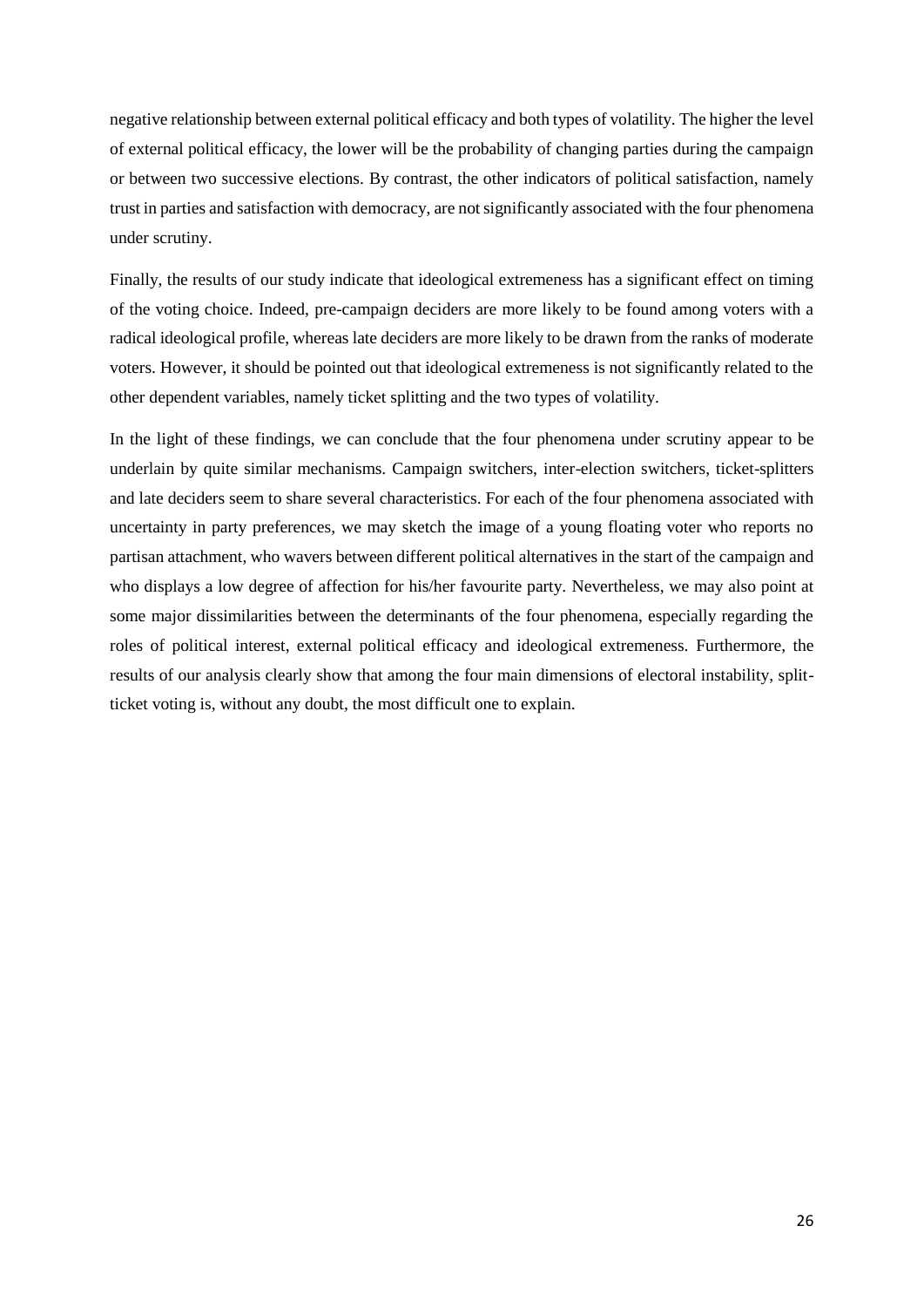### **References list**

- Albright, Jeremy (2009) 'Does Political Knowledge Erode Party Attachments? A Review of the Cognitive Mobilization Thesis'. *Electoral Studies* 28(2): 248-260.
- Alesina, Alberto, Rosenthal, Howard (1995) *Partisan Politics, Divided Government and the Economy*. New York: Cambridge University Press
- Bartolini, Stefano, Mair, Peter (1990) *Identity, Competition and Electoral Availability*. Colchester: ECPR Press
- Beck, Paul Allen, Baum, Lawrence, Clause, Aage, Smith, Charles (1992) 'Patterns and Sources of Ticket Splitting in Subpresidential Voting'. *American Political Science Review* 86(4): 916- 928
- Berelson, Bernard, Lazarsfeld Paul, McPhee William (1963) *Voting: A Study of Opinion Formation in a Presidential Campaign (2nd edition).* Chicago: University of Chicago Press.
- Blais, André (2004) 'How Many Voters Change Their Minds in the Month Preceding an Election ?'. *PS Political Science and Politics* 38(4): 801-803.
- Boy, Daniel, Dupoirier, Elisabeth (1990) 'L'électeur est-il stratège?'. In *L'électeur français en question* eds. Daniel Boy and Nonna Mayer. Paris : Presses de la FNSP: 175-196
- Burden, Barry, Helmke, Gretchen (2009) 'The Comparative Study of Split-Ticket Voting'. *Electoral Studies* 28(1): 1-7
- Campbell, Angus, Converse, Philip, Miller, Warren, Stokes, Donald (1960) *The American Voter.* New York: Wiley
- Campbell, Angus, Miller, Warren (1957) 'The Motivational Basis of Straight and Split Ticket Voting'. *American Political Science Review* 51(2): 293-312
- Cautrès, Bruno, Jadot, Anne (2007) 'L'(in)décision électorale et la temporalité du vote. Le moment du choix pour le premier tour de l'élection présidentielle 2007'. *Revue française de science politique* 57(3) : 293-314.
- Cautrès, Bruno, Jadot, Anne (2009) 'Quand les électeurs se décident-ils?' in *Comment les électeurs fontils leur choix ?* eds. Bruno Cautrès and Anne Muxel. Paris: Presses de la FNSP: 127-156.
- Converse, Philip (1962) 'Information Flow and the Stability of Partisan Attitudes'. *The Public Opinion Quarterly 26*(4): 578-599
- Converse, Philip (1969) 'Of Time and Partisan Stability'. *Comparative Political Studies* 2: 139-171
- Crewe, Ivor, Denver, David (eds) (1985) *Electoral Change in Western Democracies : Patterns and Sources of Electoral Volatility*. London: Routledge.
- Crow, David (2005) 'Crossing Party Lines: Volatility and Ticket Splitting in Mexico (1994-2000)'. *Bulletin of Latin American Research* 24(1): 1-22.
- Dalton, Russel (1984) 'Cognitive Mobilization and Partisan Dealignment in Advanced Industrial Democracies'. *Journal of Politics* 46(2): 264-284.
- Dalton, Russel (2007) 'Partisan Mobilization, Cognitive Mobilization and the Changing American Electorate'. *Electoral Studies* 26(2): 274-286.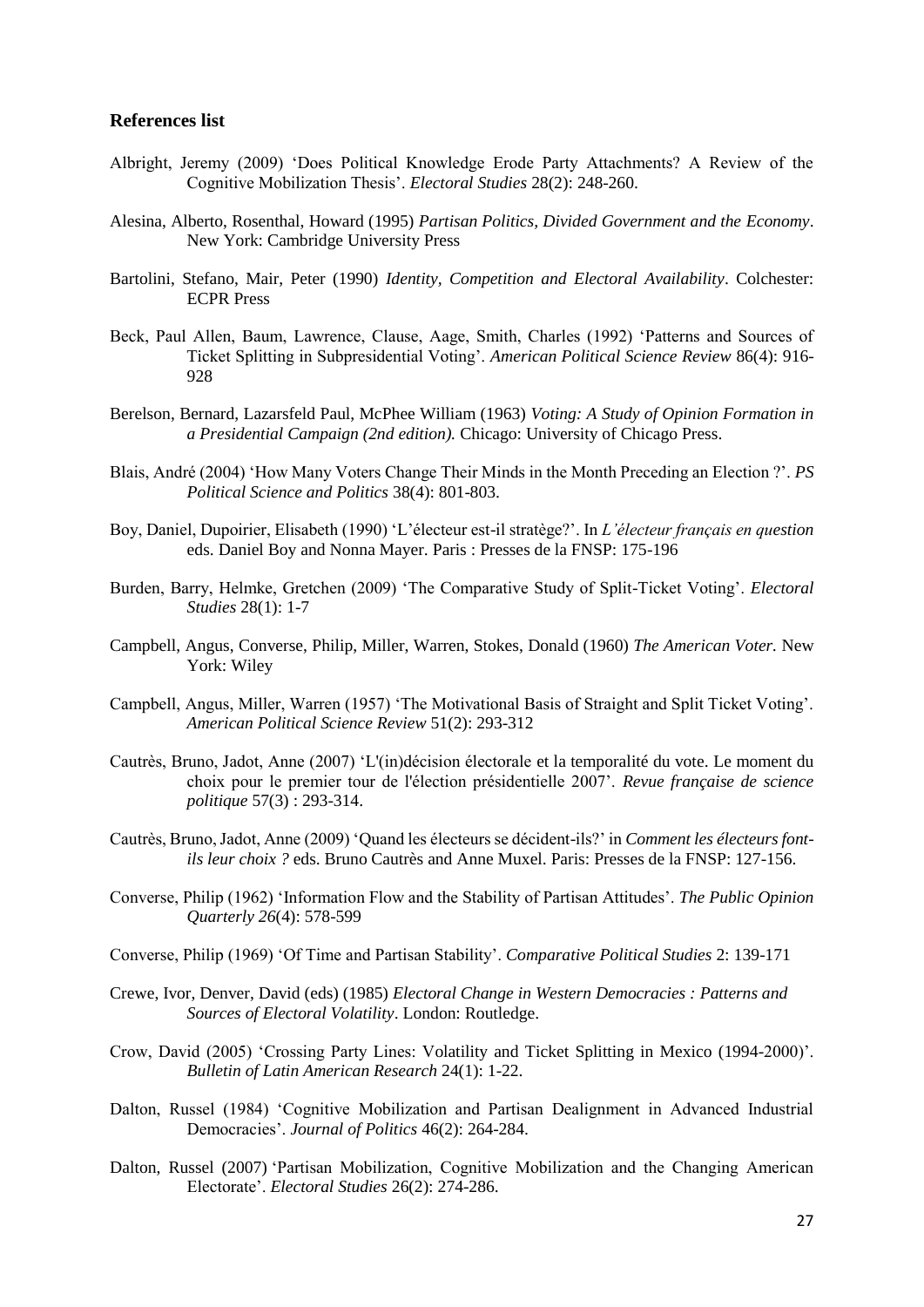- Dalton, Russel (2013) *The Apartisan American: Dealignment and Changing Electoral Politics.*  Washington: CQ Press
- Dalton, Russel, McAllister, Ian, Wattenberg, Martin (2000) 'The Consequences of Partisan Dealignment' in *Parties Without Partisans* eds. Russel Dalton and Martin Wattenberg. Oxford: Oxford University Press: 37-63.
- Dalton, Russel, Weldon, Steven (2005) 'Public Images of Political Parties: A Necessary Evil?'. *West European Politics* 28(5): 931-951.
- Dassonneville, Ruth (2012) 'Electoral Volatility, Political Sophistication, Trust and Efficacy: a Study on Changes in Voter Preferences during the Belgian Regional Elections of 2009'. *Acta politica* 47: 18-41.
- Dassonneville, Ruth, Dejaeghere, Yves (2014) ['Bridging the Ideological Space: A Cross-national](http://onlinelibrary.wiley.com/doi/10.1111/1475-6765.12049/abstract)  [Analysis of the Distance of Party Switching'.](http://onlinelibrary.wiley.com/doi/10.1111/1475-6765.12049/abstract) *European Journal of Political Research* 53(3): 580-599.
- Dassonneville, Ruth, Hooghe, Marc, Marien, Sofie, (2014) 'Loyauté partisane et volatilité lors des élections locales'. In *L'électeur local. Le comportement électoral au scrutin communal de 2012* eds. Jean-Benoît, Pilet, Ruth, Dassonneville, Marc, Hooghe, Sofie Marien. Brussels: Editions de l'Université de Bruxelles: 27-50.
- Deschouwer, Kris (2012) *The Politics of Belgium. Governing a Divided Society (2nd edition).* Basingstoke : Palgrave Macmillan
- Dewinter, Lieven, Swyngedouw, Marc, Dumont, Patrick (2006) 'Party System(s) and Electoral Behaviour in Belgium: From Stability to Balkanisation'. *West European Politics* 29(5): 933- 956.
- De Vries, Walter, Tarrance, Lance (1972) *The Ticket-Splitter: a New Force in American Politics.* Grand Rapid: Eerdmans.
- Drummond, Andrew (2006) 'Electoral Volatility and Party Decline in Western Democracies: 1970– 1995'. *Political Studies* 54(3): 628-647.
- Fiorina, Morris (1996) *Divided government (2nd Edition)*. Boston: Allyn and Bacon
- Flacco, Fernanda, Willocq, Simon (2015) 'Is "leader oriented" Voting Behavior Stimulating Electoral Volatility? Investigating the Relationship Between Personalization of Voting Behaviour and Electoral Volatility: a Cross National Analysis'. Paper presented at the Politicologenetmaal Conference in Maastricht  $(11 - 12)$  june 2015: University of Maastricht)
- Gopoian, David, Hadjiharalambous, Sissie (1994) 'Late-Deciding Voters in Presidential Elections'. *Political Behavior* 16(1): 55-78
- Granberg, Donald, Holmberg, Soren (1991) 'Election Campaign Volatility in Sweden and the United States'. *Electoral Studies* 10 (3): 208-230.
- Habert, Philippe, Lancelot, Alain (1988) 'L'émergence d'un nouvel électeur'. In *Les élections législatives de 1988.* Paris : Le Figaro-Etudes Politiques : 8-15.
- Hayes, Bernadette, McAllister, Ian (2001) 'Women, Electoral Volatility and Political Outcomes in Britain'. *European Journal of Marketing* 35 (9/10): 971-983.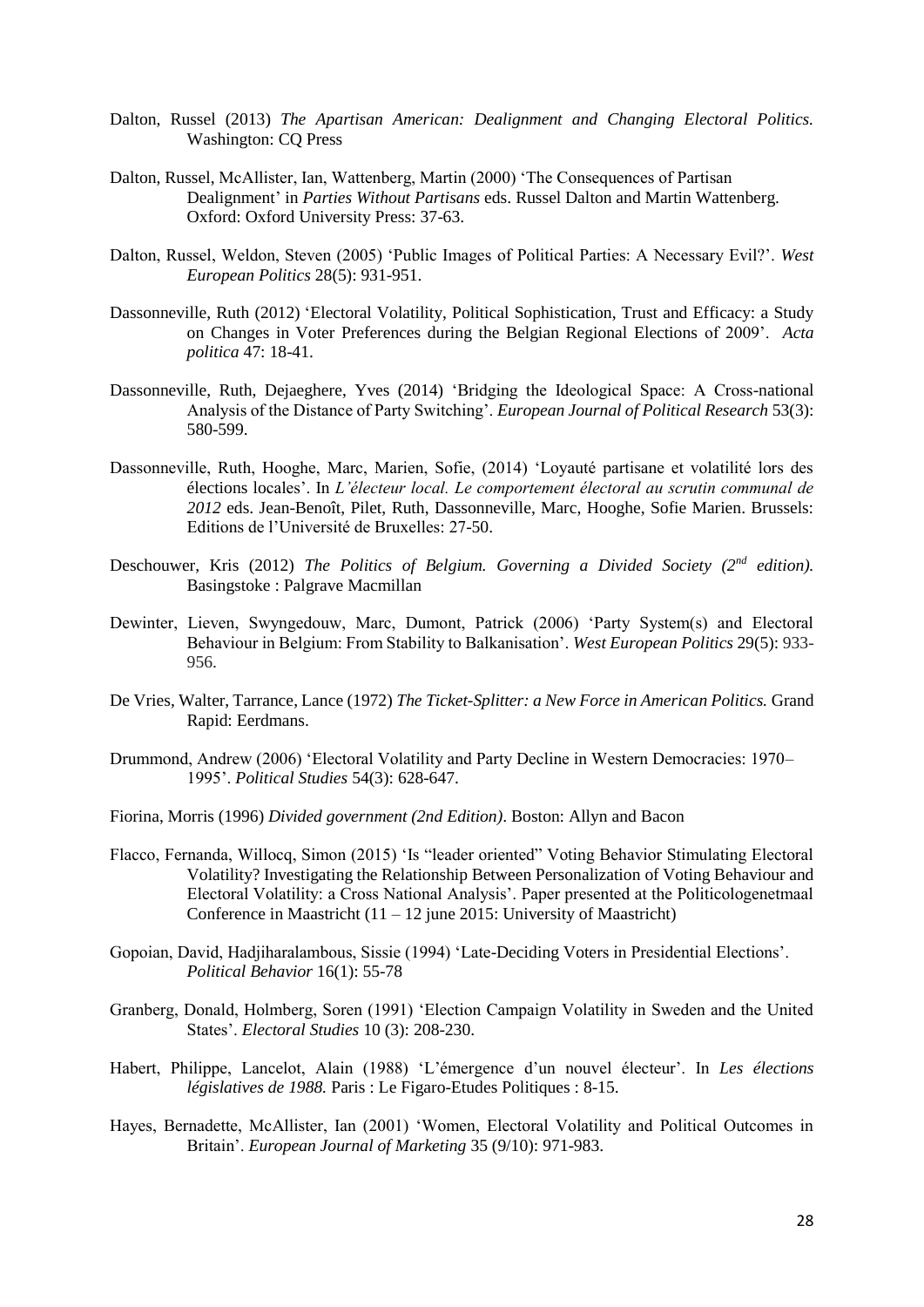- Heath, Anthony, McLean, Iain, Taylor, Bridget, Curtice, John (1999) 'Between First and Second Order: a Comparison of Voting Behaviour in European and Local Elections in Britain'. *European Journal of Political Research* 35(3): 389-414
- Inglehart, Ronald (1977) *The Silent Revolution. Changing Values and Political Styles Among Western Publics*. Princeton: Princeton University Press.
- Jaffre, Jérôme, Chiche, Jean (1997) 'Mobilité, volatilité, perplexité'. In *L'électeur a ses raisons* eds Daniel Boy and Nonna Mayer. Paris : Presse de Sciences Po: 285-325.
- Kuhn, Ursina (2009) 'Stability and Change in Party Preference'. *Swiss Political Science Review* 15(3): 463-494.
- Lachat, Romain (2007) *A Heterogeneous Electorate. Political Sophistication, Predisposition Strength and the Voting Decision Proces*s. Baden-Baden: Nomos.
- Lazarsfeld, Paul, Berelson, Bernard, Gaudet, Hazel (1968) *The People's Choice: How the Voter Makes Up His Mind in a Presidential Campaign (3rd edition).* New-York: Columbia University Press
- Lipset, Seymour Martin, Rokkan, Stein (1967) *Party systems and voter alignments: Cross-national perspectives*. New York: Free Press.
- Lisi, Marco (2010) 'The Consequences of Cognitive Mobilization in Comparative Perspective: Political Sophistication and Voting Behavior in Old and New Democracies'. Paper presented at the Annual Meeting of the American Political Science Association, septembre 2-5 2010, Washington DC: 1-34.
- Maddens, Bart, Hajnal, Istvan (2002) 'De al dan niet gesplitste Partijkeuze and de Beleidsthema's'. In *De kiezer heeft zijn redenen* eds. Marc Swyngedouw and Jaak Billiet. Leuven: Acco: 57-72
- Maddox, William, Nimmo, Dan (1981) 'In Search of the Ticket-Splitter'. *Social Science Quarterly*  62(3): 401-408.
- Mair, Peter (2005) 'Democracy Beyond Parties'. Working paper Irvine (UC): Center for the Study of Democracy.
- Marthaler, Sally (2008) 'The Paradox of the Politically Sophisticated Partisan : the French case'. *West European Politics* 31(5): 937-959.
- McAllister, Ian (2002) 'Calculating or Capricious. The New Politics of Late Deciding Voters'. In *Do Political Campaigns Matter? Campaign effects in election and referendum* eds. David Farrell and Rüdiger Schmitt-Beck. London: Routledge: 22-40.
- Pappi, Franz, Thurner, Paul (2002) 'Electoral Behaviour in a Two-vote System: Incentives for Ticket Splitting in German Bundestag Elections'. *European Journal of Political Research* 41(2): 207-232
- Pedersen, Mogens (1979) 'The Dynamics of European Party Systems: Changing Patterns of Electoral Volatility'. *European Journal of Political Research* 7(1):1-26.
- Rallings, Colin, Thrasher, Michael (2003) 'Explaining Split-Ticket Voting at the 1979 and 1997 General and Local Elections in England'. *Political Studies* 51(3): 558-572.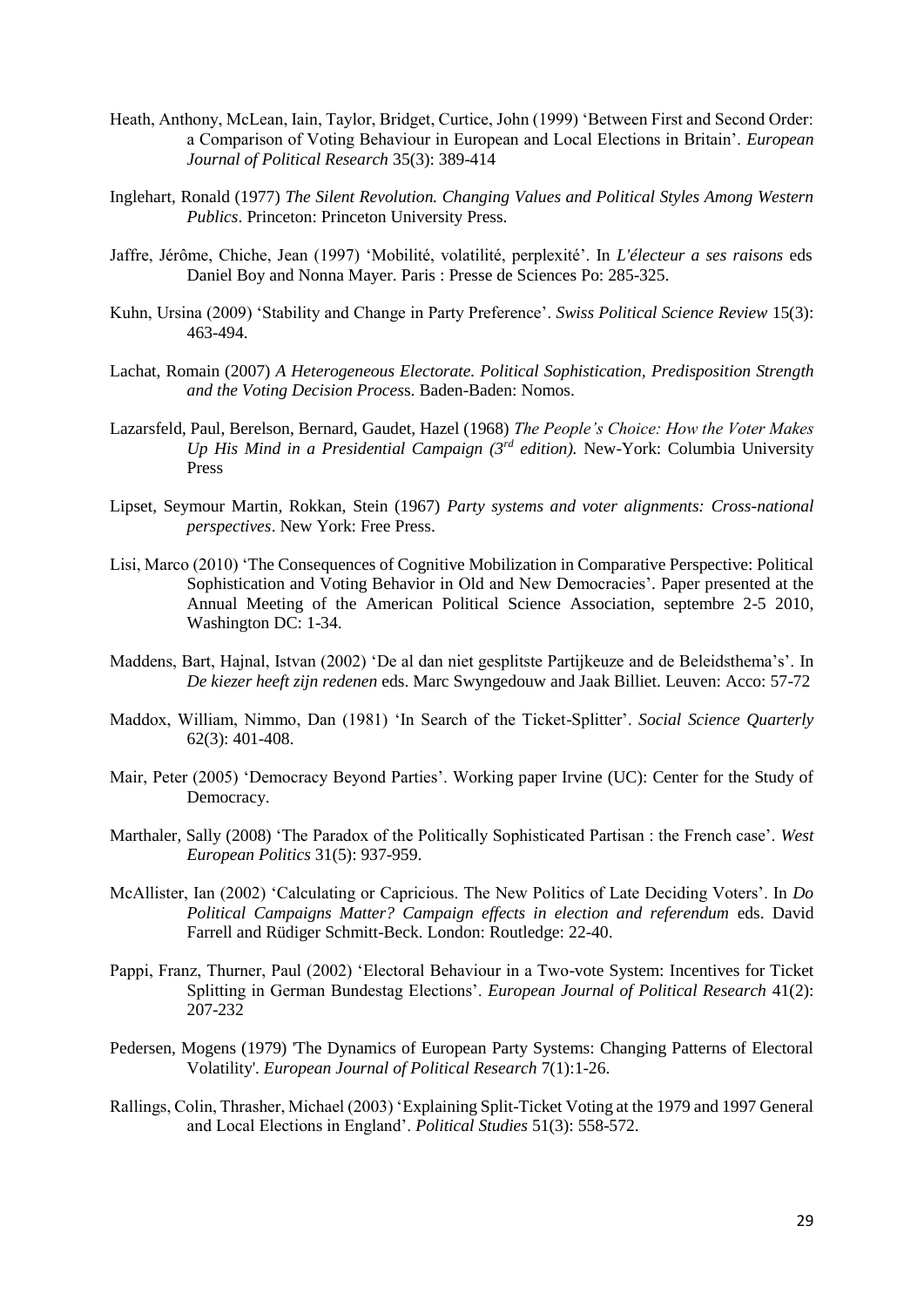- Roberts, Kenneth, Wibbels, Erik (1999) 'Party Systems and Electoral Volatility in Latin America : a Test of Economic, Institutional, and Structural Explanations'. *American political science review* 93(3): 575-590.
- Sanz, Alberto (2008) 'Split-Ticket Voting in Multi-Level Electoral Competition: European, National and Regional Concurrent Elections in Spain'. In *The Multi-level Electoral System of the EU* eds. Cees van der Eijk and Hermann Schmitt. Manheim: Connex: 101-136
- Schmitt-Beck, Rüdiger, Partheymüller, Julia (2012) 'Why Voters Decide Late: A Simulteous Test of Old and New Hypotheses at the 2005 and 2009 German Federal Elections'. *German Politics*  21(3): 299-316
- Schmitt-Beck, Rüdiger, Weick, Stefan, Bernhard, Christoph (2006) 'Shaky attachments : Individuallevel Stability and Change of Partisanship among West German Voters, 1984-2001'. *European Journal of Political Research* 45(4): 581-608
- Soderlund, Peter (2008) 'Retrospective Voting and Electoral Volatility: A Nordic Perspective'. *Scandinavian Political Studies* 31(2): 217-240.
- Tiberj, Vincent (2015) 'Qui changent et pourquoi? Stabilité et évolution des opinions dans la France des années 2010'. Paper presented at the 13th AFSP Congres. IEP Aix-en-Provence. Aix-en Provence. 22-24 June 2015.
- Van Aelst, Peter, Lefevere, Jonas (2011) 'Has Europe got Anything to Do With the European Elections? A Study on Split-ticket Voting in the Belgian Regional and European Elections of 2009'. *European Union Politics* 13(1): 3-25
- Van der Meer, Tom, Van Elsas, Erika, Lubbe, Rozemarijn, Van der Brug, Wouter (2015) 'Are Volatile Voters Erratic, Whimsical or Seriously Picky? A Panel Study of 58 Waves into the Nature of Electoral Volatility (The Netherlands 2006-2010)'. *Party Politics* 21(1): 100-114.
- Walgrave, Stefaan, Lefevere, Jonas, Hooghe, Marc (2010) 'Volatils ou capricieux? La modification des préférences électorales au cours de la campagne' in *Les voix du peuple* eds. Kris Deschouwer, Pascal Delwit, Marc Hooghe, Stefaan Walgrave. Brussels : Editions de l'Université de Bruxelles : 25-42.
- Zelle, Carsten (1995) 'Social Dealignment Versus Political Frustration: Contrasting Explanations of the Floating Vote in Germany'. *European Journal of Political Research* 27(3): 319-345.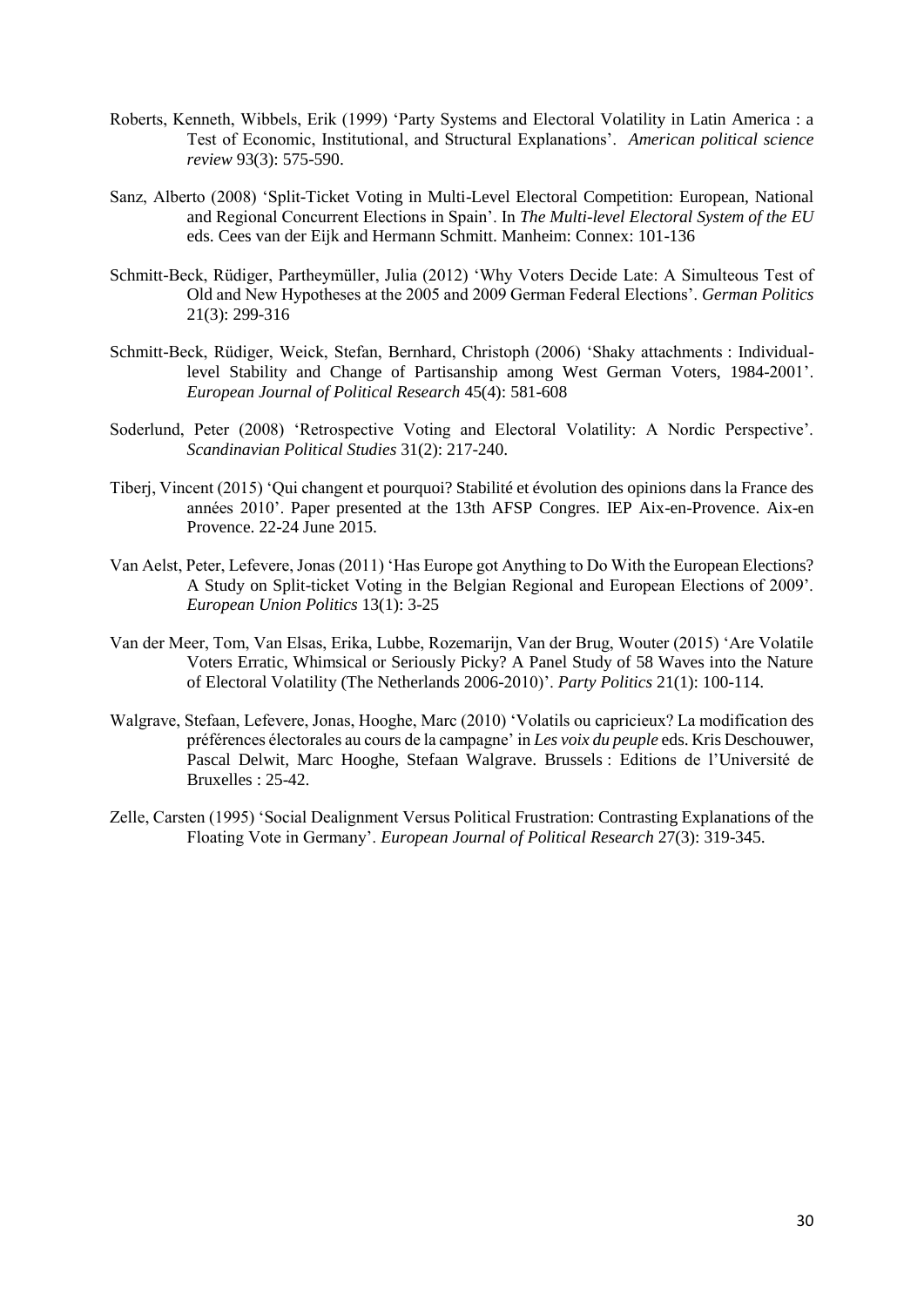# **Appendix**

## *Coding details of the independent variables*

**Region**: Wallonia = 1; Flanders =  $2$ 

**Gender:** Male  $= 1$ ; female  $= 2$ 

**Age**: In years calculated by distracting the reported year of birth from 2014 (the year that survey was conducted in).

**Level of education**: Respondent's level of education is a categorical variable coded as follows. No degree or elementary school degree  $= 1$ ; unfinished high school degree  $= 2$ ; finished high school degree  $= 3$ ; higher education or university degree  $= 4$ 

**Religious practise**: Self-reported frequency of religious service attendance on a 7-point scale with values ranging from 1 ("never") to 7 ("at least once a week").

**Household's income level**: Respondents were asked to indicate what category of income level their household belonged to. There were 11 categories of household's income level ranging from category 1 ("less than 1000 Euros a month") to category 11 ("more than 6000 Euros a month").

**Political interest**: Self-reported level of interest in politics on an 11-point scale where 0 means "no interest at all" and 10 means "very much interest".

**Political knowledge**: Respondent' score on five knowledge questions that were asked in the PartiRep survey. Scores were thus ranging from 0 ("no knowledge") to 5 ("high knowledge").

**Ideological extremeness**: This variable is constructed on the basis of the respondent's left-right selfplacement on an 11-point scale where 0 means "the left" and 10 means "the right". For each respondent, we calculated the distance between his/her self-reported position on the left-right continuum and the ideological centre (i.e. the value 5 on that continuum). Thus, the variable "ideological extremeness" takes values ranging from 0 (when 5 was reported) to 5 (when 0 or 10 was reported).

**Party identification**: Party ID is a dichotomous variable which takes the value 1 for respondents who feel close to a particular party and the value 0 for other voters.

**Indecision in the start of the campaign**: This variable is operationalized by means of two successive questions asked in the pre-electoral wave of the PartiRep survey. If the federal elections were held today, what party would you vote for? Is there another party you seriously consider voting for? On the basis of the answers to the second question, we distinguish between two groups of voters. Respondents who consider voting for another party are coded as undecided voters (coded 1), whereas citizens who do not consider voting for another party are coded as decided voters (coded 0).

**Affection for the favourite party**: Respondents were asked to indicate their degree of affection for each political party on an 11-point sympathy scale. The highest score given by a respondent to one out of all parties represents his/her degree of affection for his/her favourite party.

**Trust in parties**: Self-reported level of trust in political parties on an 11-point scale where 0 means "no trust at all" and 10 means "complete trust".

**Satisfaction with democracy:** Self-reported level of satisfaction with the democratic process on a 4 point scale with values ranging from 1 ("not satisfied at all") to 4 ("highly satisfied").